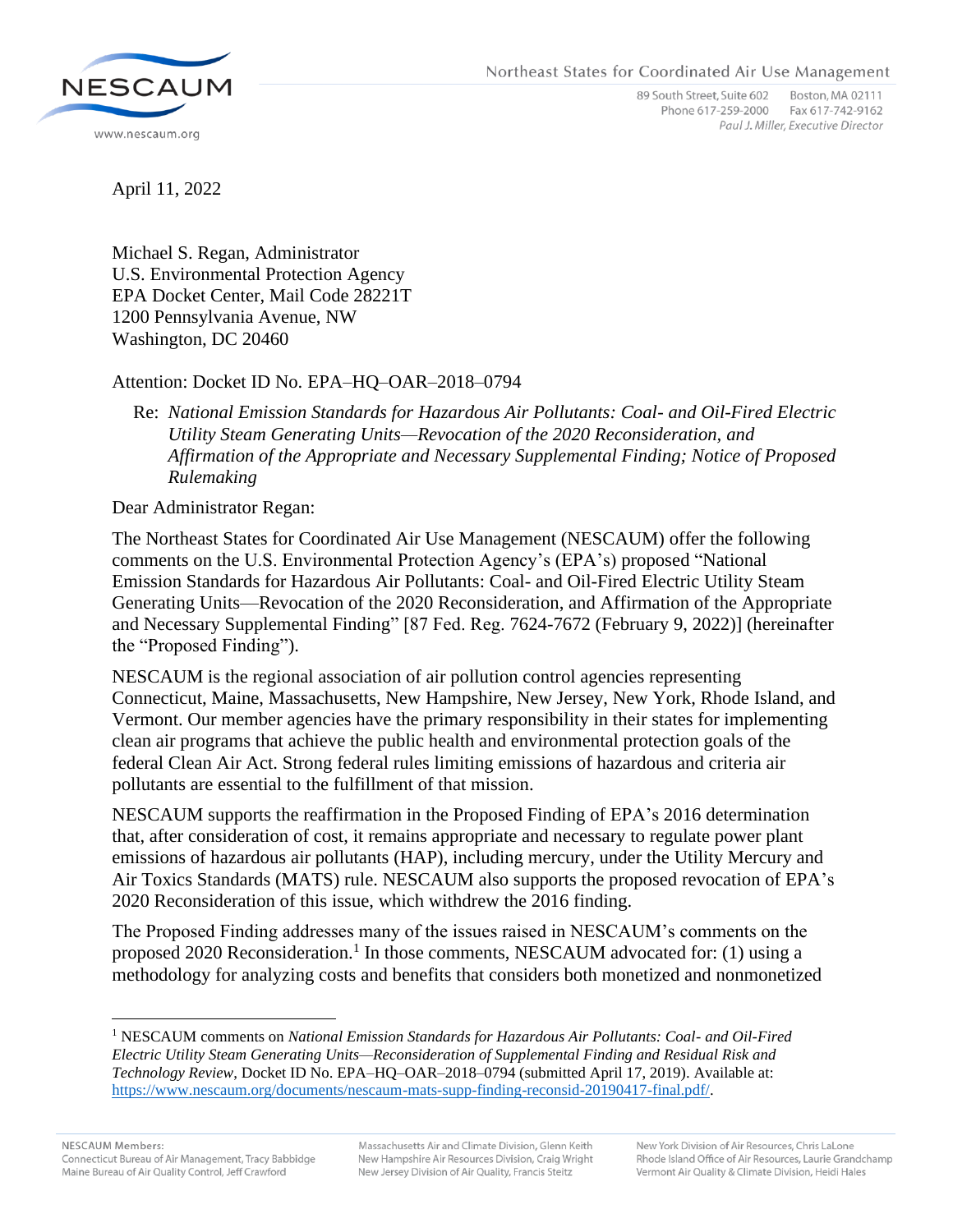benefits, (2) monetization of additional health and environmental benefits associated with implementation of the rule, (3) full consideration of co-benefits associated with reductions in criteria pollutant emissions as a consequence of the regulation, and (4) recalculation of the costs of implementing the regulation, based on retrospective information. These issues are discussed below. NESCAUM provides additional information in support of the Proposed Finding in Attachment A to these comments.

1. "Totality-of-the-Circumstances" Methodology

NESCAUM supports the "totality-of-the-circumstances" cost-benefit methodology used in the Proposed Finding. This approach allows for a comprehensive consideration of the costs and benefits of adoption of the MATS rule, as required in *Michigan v. EPA*, 576 U.S. 743 (2015), which specified that evaluations of cost and benefits should include "consideration of all relevant factors" [576 U.S. at 753]. In keeping with that specification, the Proposed Finding considers several cost metrics, including the costs of installation and operation of controls as well as "the effect of those (MATS implementation) expenditures on the economics of power generation more broadly, the reliability of electricity, and the cost of electricity to consumers" [87 Fed. Reg. 7628].

The "totality of circumstances" approach also allows for the consideration of both monetized and non-monetized public health and environmental benefits of HAP emission reductions due to the implementation of the MATS rule, as well as the co-benefits of resultant reductions in criteria pollutants. Benefits are calculated both for the general U.S. public and for disproportionately impacted populations, such as people who live near power plants and those who rely on locally caught fish. The analysis compares costs to benefits with and without the inclusion of co-benefits associated with non-HAP pollutants.

This approach is consistent with methodologies used by several states, including Delaware,<sup>2</sup> Maryland,<sup>3</sup> Massachusetts,<sup>4</sup> New Jersey,<sup>5</sup> New York,<sup>6</sup> and Wisconsin,<sup>7</sup> to evaluate the acceptability of costs when they adopted mercury power plant limits as part of multi-pollutant state regulations prior to the promulgation of the MATS. States recognized a broad range of

<sup>2</sup> Delaware Department of Natural Resources & Environmental Control, Division of Air & Waste Management, Air Quality Management Section, Technical Support Document for Proposed Regulation No. 1146, Electric Generating Unit (EGU) Multi-Pollutant Regulation, September 2006 (pp. 47-56). Available at:

[https://documents.dnrec.delaware.gov/Air/Documents/Regs%20SIPS%20Under%20Develop/Appendix%208-](https://documents.dnrec.delaware.gov/Air/Documents/Regs%20SIPS%20Under%20Develop/Appendix%208-6%20Multi_p_TechSptDoc1.pdf) [6%20Multi\\_p\\_TechSptDoc1.pdf.](https://documents.dnrec.delaware.gov/Air/Documents/Regs%20SIPS%20Under%20Develop/Appendix%208-6%20Multi_p_TechSptDoc1.pdf)

<sup>3</sup> Maryland Department of the Environment, Technical Support Document for Proposed COMAR 26.11.27, Emission Limitations for Power Plants, December 26, 2006 (pp. 36-41).

<sup>4</sup> Massachusetts Department of Environmental Protection, Bureau of Waste Prevention, Division of Planning and Evaluation, Evaluation of the Technological and Economic Feasibility of Controlling and Eliminating Mercury Emissions from the Combustion of Solid Fossil Fuel, December 2002. Available at: [https://www.mass.gov/files/documents/2016/08/pp/mercfeas.pdf.](https://www.mass.gov/files/documents/2016/08/pp/mercfeas.pdf)

<sup>5</sup> New Jersey Register, Air Pollution Control: Control and Prohibition of Mercury Emissions, Vol. 36, No. 1, 123(a), January 5, 2004. available at[: https://www.nj.gov/dep/aqm/hgprop.pdf.](https://www.nj.gov/dep/aqm/hgprop.pdf)

<sup>6</sup> New York State Department of Environmental Conservation, 6 NYCRR Part 246, Mercury Reduction Program for Coal-Fired Electric Utility Steam Generating Units, 6 NYCRR Part 200.9, Referenced Material Revised Regulatory Impact Statement, 2006.

<sup>7</sup> Wisconsin Department of Natural Resources, Bureau of Air Management, Factsheet on Rule to Control Mercury Emissions from Coal-Fired Power Plants, revised August 2008.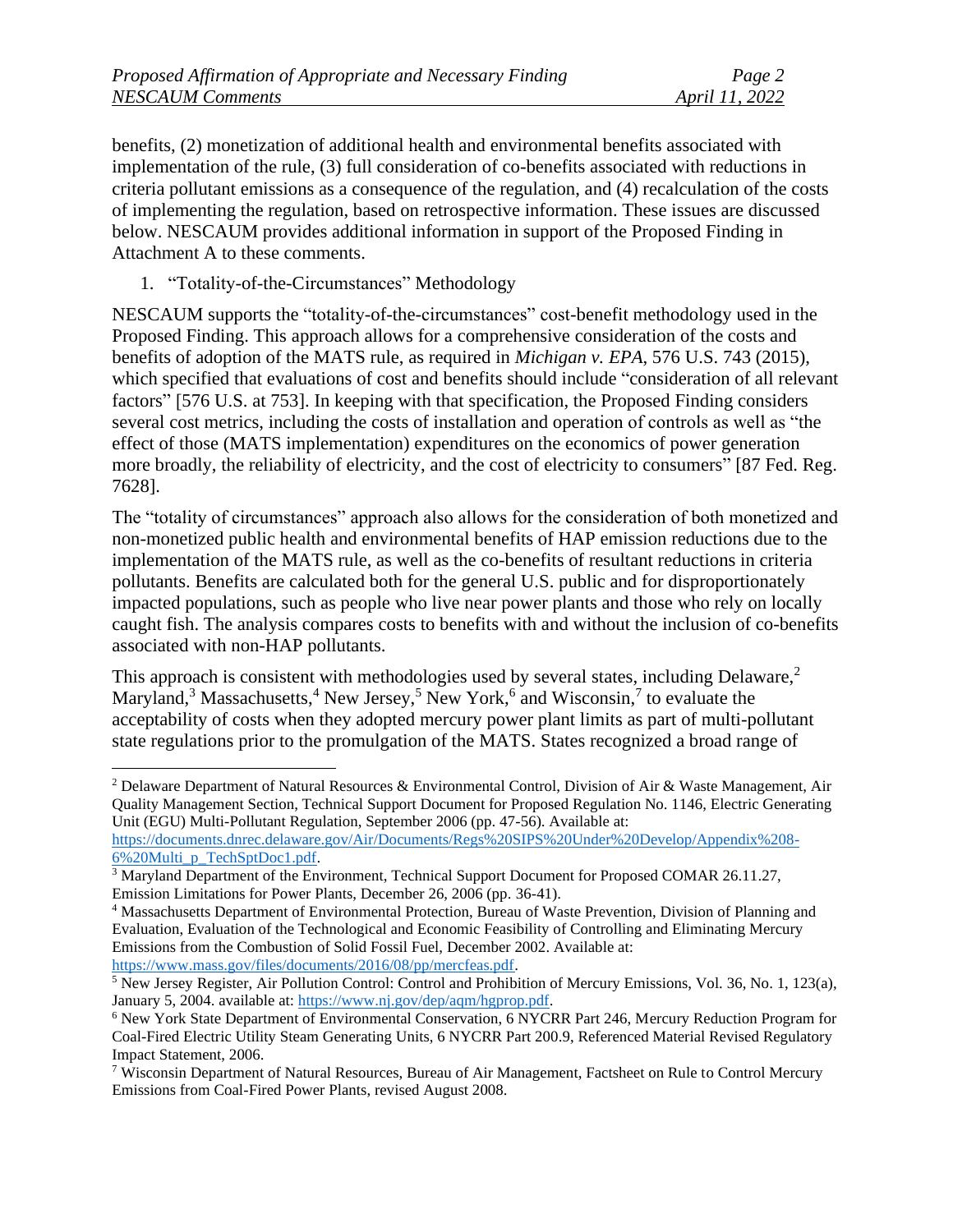public health and environmental benefits from their rules, and considered those benefits as part of multi-pollutant programs that included control cost considerations for sulfur dioxide and nitrogen oxides.

In the 2020 Reconsideration, EPA monetized the benefits of only one endpoint and essentially assigned a value of zero to all other benefits. The "totality of benefits" approach in the current Proposed Finding, which allows for the consideration of a range of relevant factors, including those that are difficult to monetize, is a significant improvement in the assessment of the benefits and costs of the MATS rule.

2. Monetization of Benefits of HAP reductions

Although the 2011 MATS Regulatory Impact Assessment  $(RIA)^8$  lists several health and environmental benefits associated with implementation of the rule, only one endpoint, "avoided IQ loss in children associated with prenatal methylmercury exposure from self-caught fish consumption among recreational anglers," was monetized in the RIA and included in the benefitcost assessment in the 2020 Reconsideration [85 Fed. Reg. 31295l. NESCAUM's comments on the proposed 2020 Reconsideration recommended that EPA monetize additional exposure routes and health and environmental endpoints.

A 2005 NESCAUM analysis calculated that the health benefits to the public associated with reduced electric generating unit (EGU) mercury emissions would be as high as \$4.9 billion (in year 2000 dollars) per year.<sup>9</sup> That analysis, which included health endpoints (e.g., cardiovascular effects and premature mortality) and exposure pathways (e.g., ocean-caught fish) not monetized in the RIA analysis, assumed a power plant mercury emissions cap of 26 tons per year, based on an earlier EPA proposal in 2002. Because EPA's final MATS rule resulted in a four-fold greater decrease in power plant mercury emissions below NESCAUM's assumed 26 tons per year, the full health benefits of MATS would be even larger than suggested by NESCAUM's 2005 estimates.

The Technical Support Document  $(TSD)^{10}$  for the current Proposed Finding updates the 2011 RIA IQ loss benefit calculations and monetizes an additional pathway, exposure of the general U.S. population to methylmercury from the consumption of commercially-sourced fish, and an additional health endpoint, myocardial infarction mortality (MI-mortality). Based on the TSD analysis, the Proposed Finding estimates that exposure to U.S. EGU-sourced mercury emissions cause a loss of 1,600 to 6,000 IQ points annually and that eliminating a 6,000 IQ point loss would be associated with a benefit approaching to \$50 million per year. The estimated benefit of

<sup>8</sup> U.S. EPA, Regulatory Impact Analysis for the Final Mercury and Air Toxics Standards, EPA-452/R-11-011 (December 2011). Available at: [https://www3.epa.gov/ttnecas1/regdata/RIAs/matsriafinal.pdf.](https://www3.epa.gov/ttnecas1/regdata/RIAs/matsriafinal.pdf)

<sup>9</sup> NESCAUM, Economic Valuation of Human Health Benefits of Controlling Mercury Emissions from U.S. Coal-Fired Power Plants, Boston, MA (February 2005). Available at:

[http://www.nescaum.org/documents/rpt050315mercuryhealth.pdf.](http://www.nescaum.org/documents/rpt050315mercuryhealth.pdf)

<sup>&</sup>lt;sup>10</sup> U.S. EPA. 2021. National-Scale Mercury Risk Estimates for Cardiovascular and Neurodevelopmental Outcomes for the National Emission Standards for Hazardous Air Pollutants: Coal- and Oil-Fired Electric Utility Steam Generating Units—Revocation of the 2020 Reconsideration, and Affirmation of the Appropriate and Necessary Supplemental Finding; Notice of Proposed Rulemaking.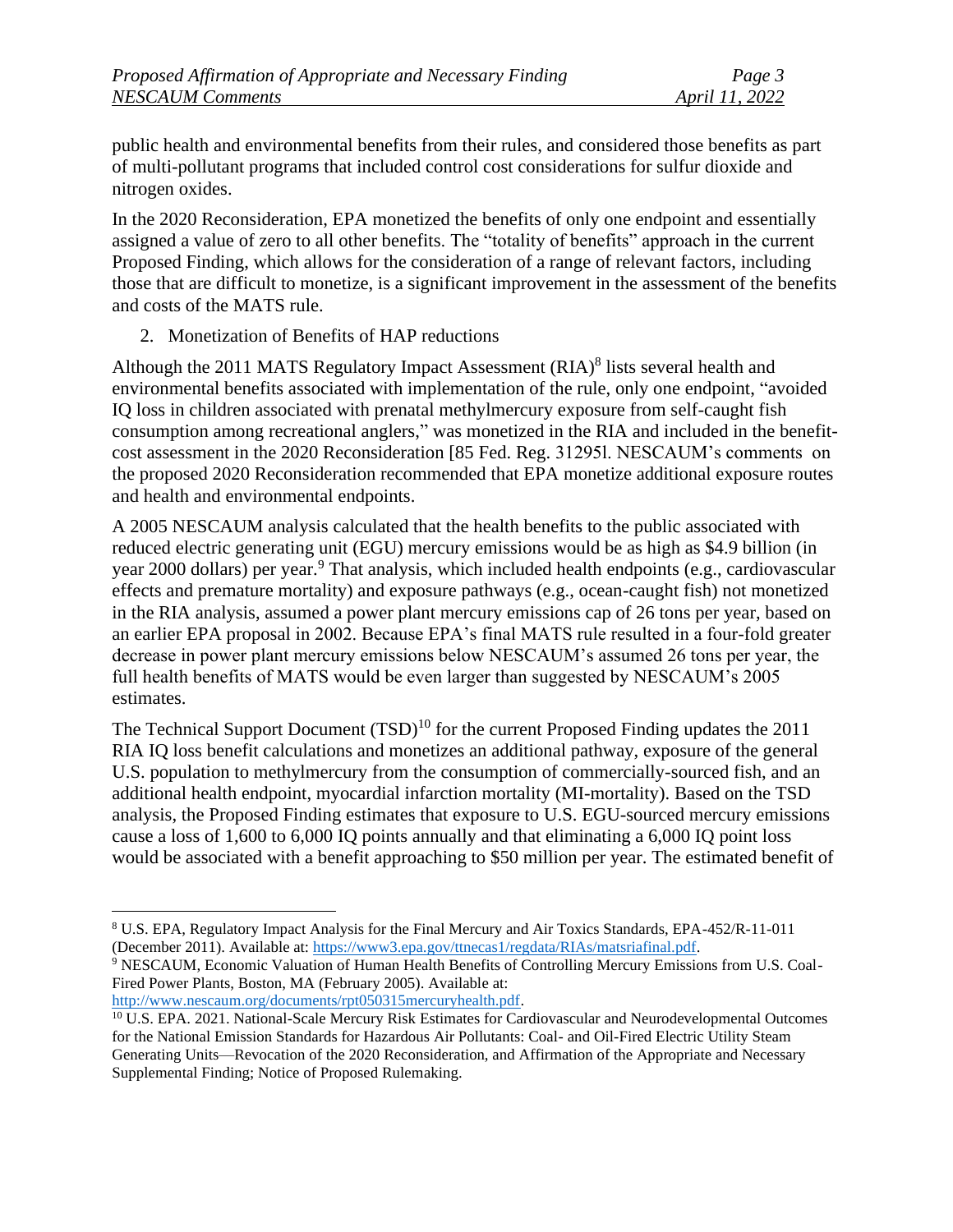avoiding excess MI-mortality associated with those emissions was nearly \$720 million per year [87 Fed. Reg. 7646].

Of particular note is EPA's observation that these risks are not distributed evenly and instead have far greater impacts on overburdened communities. The Proposed Finding states that elevated consumption of self-caught fish, which can lead to elevated methylmercury exposures, is "often driven either by economic need (i.e., poverty) and/or cultural practices." Further, while methylmercury levels in 10% of the U.S. watersheds modeled in the TSD exceeded levels associated with increased neurodevelopmental risk for children of female fishers who were exposed prenatally, that level was exceeded for 25% of the watersheds used by low-income Black subsistence fisher females in the Southeast. Similar disparities were reported for increased MI-mortality [87 Fed. Reg. 7647].

NESCAUM supports EPA's monetization of the additional pathway for exposure to methylmercury associated with EGU emissions (ingestion of commercially caught fish) and health endpoint (MI-mortality), which provided important information for the benefit-cost analysis in the Proposed Finding. However, EGU emissions of mercury and other HAPs are associated with a number of other health and environmental effects that have not been monetized. As EPA acknowledges, "(t)hese estimates are intended to illustrate the point that the HAP impacts are large and societally meaningful, but not to suggest that they are even close to the full benefits of reducing HAP. There are many other unquantified effects of reducing EGU HAP that would also have substantial value to society." NESCAUM provides further information about environmental benefits in Attachment A to these comments and urges EPA to monetize additional health and environmental benefits for which sufficient data are available.

3. Full Consideration of Co-Benefits

NESCAUM strongly supports the inclusion of all benefits, including co-benefits from reduction of emissions of non-target air pollutants, in regulatory analyses. Because many of the metal HAPs are physically incorporated into PM2.5 emitted by EGUs, the controls needed to reduce emissions of those HAPs by necessity also reduce PM2.5 emissions. For that reason alone, it is entirely logical and appropriate to include the benefits of PM2.5 reductions in the "appropriate and necessary" finding. Inclusion of the co-benefits of reductions of criteria pollutant emissions is also consistent with state power plant mercury rules, which considered a suite of control technology packages to simultaneously reduce criteria pollutants and mercury  $(SO<sub>2</sub>$  and NOx for fine particulates, NOx for ground-level ozone).

Full consideration of co-benefits in cost-benefit analyses is consistent with principles fundamental to regulatory rulemaking assessments, including those identified by the Office of Management and Budget (OMB). OMB's Circular A-4 guidelines on conducting regulatory costbenefit analysis state that:

Your analysis should look beyond the direct benefits and direct costs of your rulemaking and consider any important ancillary benefits and countervailing risks. An ancillary benefit is a favorable impact of the rule that is typically unrelated or secondary to the statutory purpose of the rulemaking (e.g., reduced refinery emissions due to more stringent fuel economy standards for light trucks) while a countervailing risk is an adverse economic, health, safety, or environmental consequence that occurs due to a rule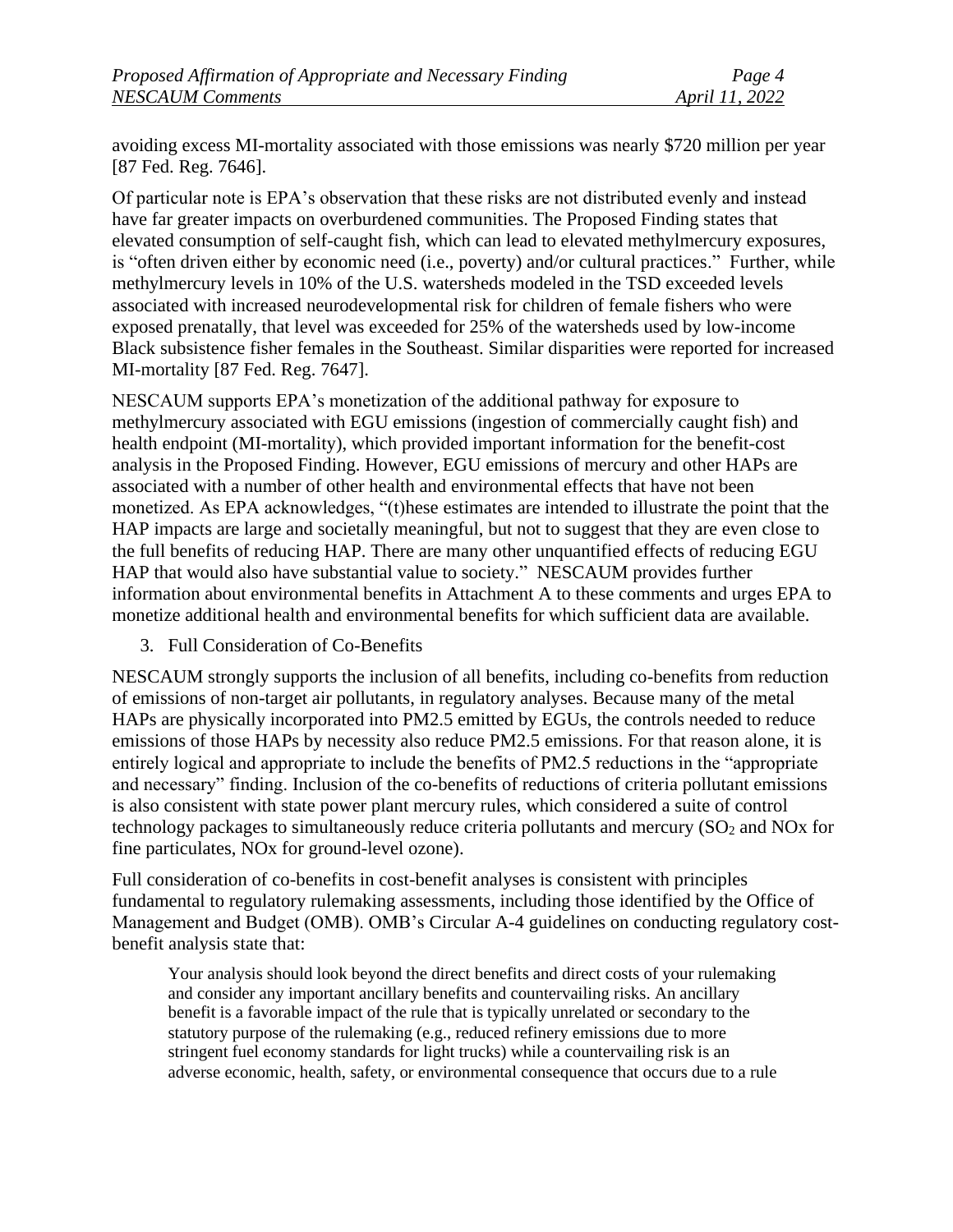and is not already accounted for in the direct cost of the rule (e.g., adverse safety impacts from more stringent fuel-economy standards for light trucks).

You should begin by considering and perhaps listing the possible ancillary benefits and countervailing risks. However, highly speculative or minor consequences may not be worth further formal analysis. Analytic priority should be given to those ancillary benefits and countervailing risks that are important enough to potentially change the rank ordering of the main alternatives in the analysis. In some cases the mere consideration of these secondary effects may help in the generation of a superior regulatory alternative with strong ancillary benefits and fewer countervailing risks. For instance, a recent study suggested that weight-based, fuel-economy standards could achieve energy savings with fewer safety risks and employment losses than would occur under the current regulatory structure.  $^{11}$ 

This position was reiterated in draft guidance issued by OMB in 2017, which stated that "(t)he consideration of co-benefits, including the co-benefits associated with reduction of particulate matter, is consistent with standard accounting practices and has long been required under OMB Circular A-4."<sup>12</sup>

Standard practice for good utility resource planning also includes consideration of co-benefits. According to a 2015 menu of options developed by the Regulatory Assistance Project for the National Association of Clean Air Agencies (NACAA), good utility planning should examine a suite of impacts that come from electricity generation, transmission, and delivery – including all environmental impacts, those easily monetized and those that must be approximated. Each of the 26 chapters in the menu "looks at co-benefits of the approach, including benefits to society and the utility system. Costs and cost-effectiveness are also explored."<sup>13</sup>

Many state and regional authorities use a form of integrated resource planning (IRP) requiring their utilities to periodically use a systematic approach for forecasting their future needs for generation and demand resources. These efforts analyze cost resources from various perspectives. For example, the Tennessee Valley Authority's (TVA's) 2019 IRP was "developed with the goals of being low-cost, risk-informed, environmentally responsible, reliable, diverse, and flexible."<sup>14</sup> TVA evaluated multiple factors in the development of the plan, including risk, environmental stewardship, operational flexibility, and the macroeconomic effects in the region TVA serves, as well as cost.<sup>15</sup>

4. Retrospective cost assessment of implementing MATS

NESCAUM welcomes EPA's approach for reviewing costs associated with implementation of the MATS regulation based on retrospective data, e.g., data on unit-level installations and market trends, in the Proposed Finding. The actual costs of complying with air pollution regulations are

<sup>&</sup>lt;sup>11</sup> Office of Management and Budget (OMB), Circular A-4: Regulatory Analysis (2003), p. 26.

<sup>&</sup>lt;sup>12</sup> Office of Management and Budget (OMB), 2017 Draft Report to Congress on the Benefits and Costs of Federal Regulations and Agency Compliance with the Unfunded Mandates Reform Act (2017), p. 13.

<sup>&</sup>lt;sup>13</sup> NACAA, Implementing EPA's Clean Power Plan: A Menu of Options, Washington, DC (May 25, 2015), at ES-1. Available at [http://www.4cleanair.org/sites/default/files/Documents/NACAA\\_Menu\\_of\\_Options\\_HR.pdf.](http://www.4cleanair.org/sites/default/files/Documents/NACAA_Menu_of_Options_HR.pdf) <sup>14</sup> TVA, 2019 Integrated Resource Plan, Chattanooga, TN (August 2019), page 1-5. Available at:

[https://www.tva.com/environment/environmental-stewardship/integrated-resource-plan.](https://www.tva.com/environment/environmental-stewardship/integrated-resource-plan)

<sup>15</sup> *Ibid.* page. 6-14.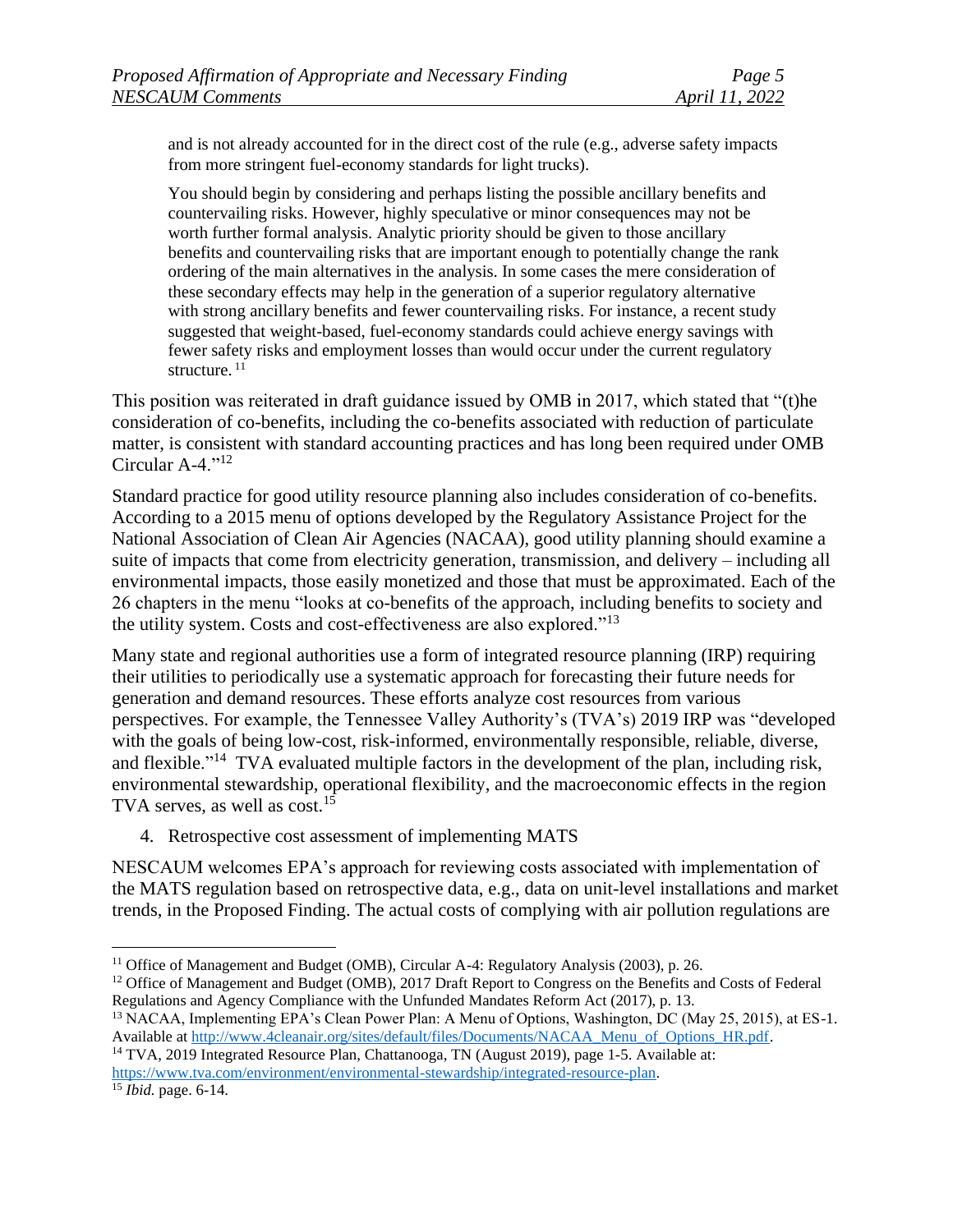often substantially lower than pre-compliance estimates, as documented in a 2000 NESCAUM retrospective review of several air pollution programs. NESCAUM's study found a repeated pattern of high EPA cost estimates and much higher industry cost projections (often by a factor of two or more) as rules were promulgated, with lower actual compliance costs once the programs were implemented.<sup>16</sup> Additional unforeseen factors, such as the increased availability and decreased price of natural gas, further affected the accuracy of predicted costs associated with implementation of the MATS rule.

NESCAUM agrees with EPA's conclusion that "the available *ex post* evidence points to a power sector that incurred significantly lower costs of compliance obligations under MATS than anticipated based on the *ex ante* projections when the rule was finalized in 2012. This overestimate was significant" [87 Fed. Reg. 7656]. NESCAUM commends EPA for also considering MATS compliance cost analyses prepared by Andover Technology Partners,<sup>17</sup> M.J. Bradley & Associates,<sup>18</sup> and the Edison Electric Institute,<sup>19</sup> which also support the conclusion that actual MATS implementation costs were far lower than those estimated in the original rule.

5. Residual Risk and Technology Review (RTR)

The notice also solicits information on "the performance and cost of new or improved technologies that control HAP emissions, improved methods of operation, and risk-related information" to inform EPA's review of the RTR for the MATS rule [87 Fed. Reg. 7624]. As discussed above, the Proposed Finding acknowledges that risks associated with power plant emissions are not distributed evenly and, instead, can have far greater impacts on overburdened communities. NESCAUM urges EPA to reevaluate the RTR procedures to ensure that exposures to overburdened communities are appropriately characterized, consistent with the goals of EPA's 2020 Environmental Justice Action Agenda, which include the deepening of "environmental justice practice within EPA programs to improve the health and environment of overburdened communities."<sup>20</sup>

To fulfill that goal, the RTR must evaluate the risk associated with maximum exposures in affected neighborhoods. The impact at the centroid of a census tract, a metric that has been used by EPA to characterize population exposures, may significantly underpredict impacts to people living closer to an emission source. Exposures are not limited to a single pollutant or impacts from a single source; therefore, facility-wide emissions from MATS sources, as well as the cumulative impact of emissions from interacting sources, should be considered in the RTR. In addition, a facility's permitted emissions, which may be considerably higher than current actual emissions, should be considered. Risks associated with both acute and longer-term exposures should be assessed using appropriate health benchmarks. Note that EPA's Acute Exposure

[http://www.nescaum.org/documents/rpt000906mercury\\_innovative-technology.pdf.](http://www.nescaum.org/documents/rpt000906mercury_innovative-technology.pdf)

<sup>&</sup>lt;sup>16</sup> NESCAUM, Environmental Regulation and Technology Innovation: Controlling Mercury Emissions from Coal-Fired Boilers, Boston, MA (September 2000). Available at:

<sup>&</sup>lt;sup>17</sup> Declaration of James E. Staudt, Ph.D., CFA, at 3, White Stallion Energy Center v. EPA, No. 12–1100 (DC Cir., December 24, 2015). Also available at Docket ID Item No. EPA–HQ–OAR–2009–0234– 20549.

<sup>18</sup> Available in Docket ID Item No. EPA–HQ– OAR–2018–0794–1145.

<sup>&</sup>lt;sup>19</sup> Available in Docket ID Item No. EPA–HO– OAR–2018–0794–2267.

<sup>20</sup> U.S. EPA, *About EJ 2020* webpage. Available at:<https://www.epa.gov/environmentaljustice/about-ej-2020#goals> (last updated September 7, 2021).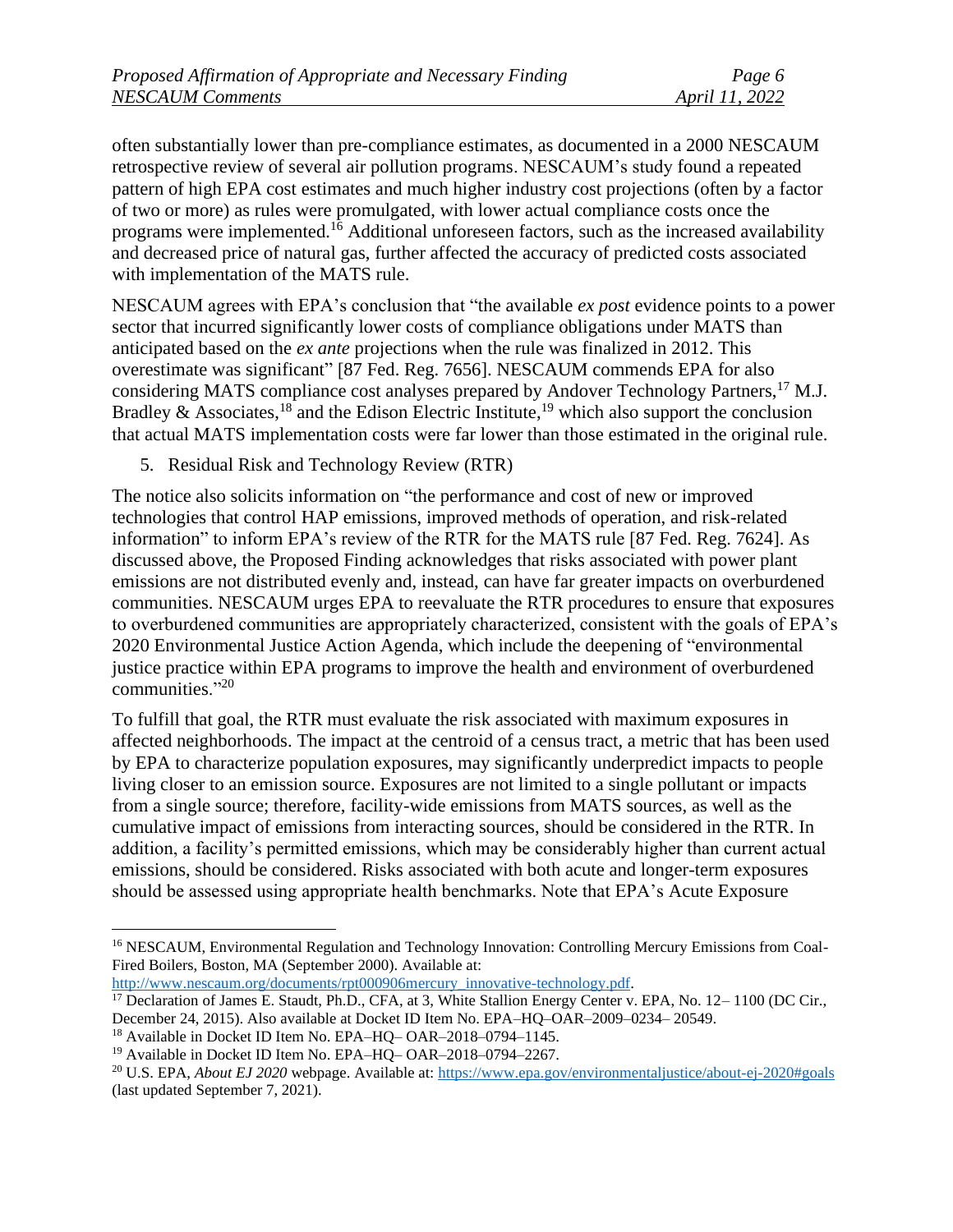Guidelines (AEGLs) and Emergency Response Planning Guidelines (ERPGs), which have been used to evaluate the acceptability of acute exposures in some previous RTRs, are designed for accidental release emergency planning and are not appropriate for assessing potentially repeated short-term impacts such as those that would be experienced by people living near power plants.

6. Summary

In summary, NESCAUM supports the reaffirmation in the Proposed Finding of the 2016 EPA finding that it remains appropriate and necessary to regulate HAP emissions from EGUs under the MATS rule after consideration of cost, as well as the revocation of the 2020 Reconsideration which withdrew the 2016 finding. NESCAUM also supports EPA's "totality of circumstances" approach for comparing costs and benefits, which allows for consideration of several cost metrics and both non-monetized and monetized benefits. These procedures are consistent with the approaches taken by states in assessing the costs and benefits associated with multipollutant rules for EGUs.

NESCAUM also supports EPA's monetization of an additional exposure route (ingestion of commercially-caught fish) and an additional health endpoint (MI-mortality) for methylmercury in the Proposed Finding. The analysis demonstrates that the benefits of HAP reductions alone justify the costs incurred in the implementation of the MATS rule; however, NESCAUM strongly supports the full consideration of all benefits, including co-benefits associated with reductions in criteria pollutant emissions, in this and in all regulatory assessments. Finally, EPA's planned review of the RTR should include an evaluation of impacts to overburdened communities, consistent with EPA's goal of alleviating health and environmental effects in those neighborhoods.

Sincerely,

Paul J. Miller

Executive Director

cc: NESCAUM Directors NESCAUM Air Toxics and Public Health Committee Lynne Hamjian, Cynthia Greene, EPA R1 Rick Ruvo, Kirk Wieber, Matthew Laurita, EPA R2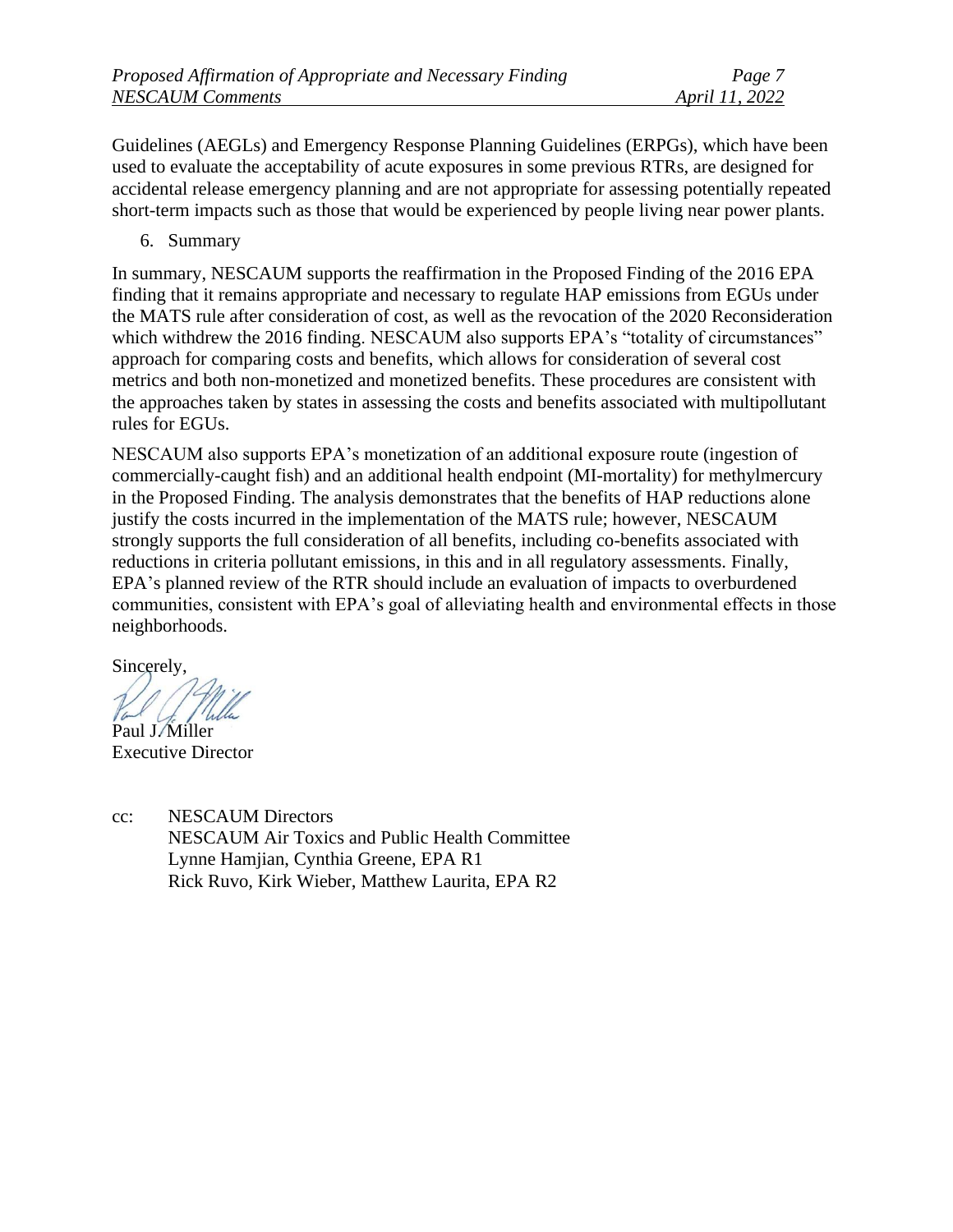# **Attachment A**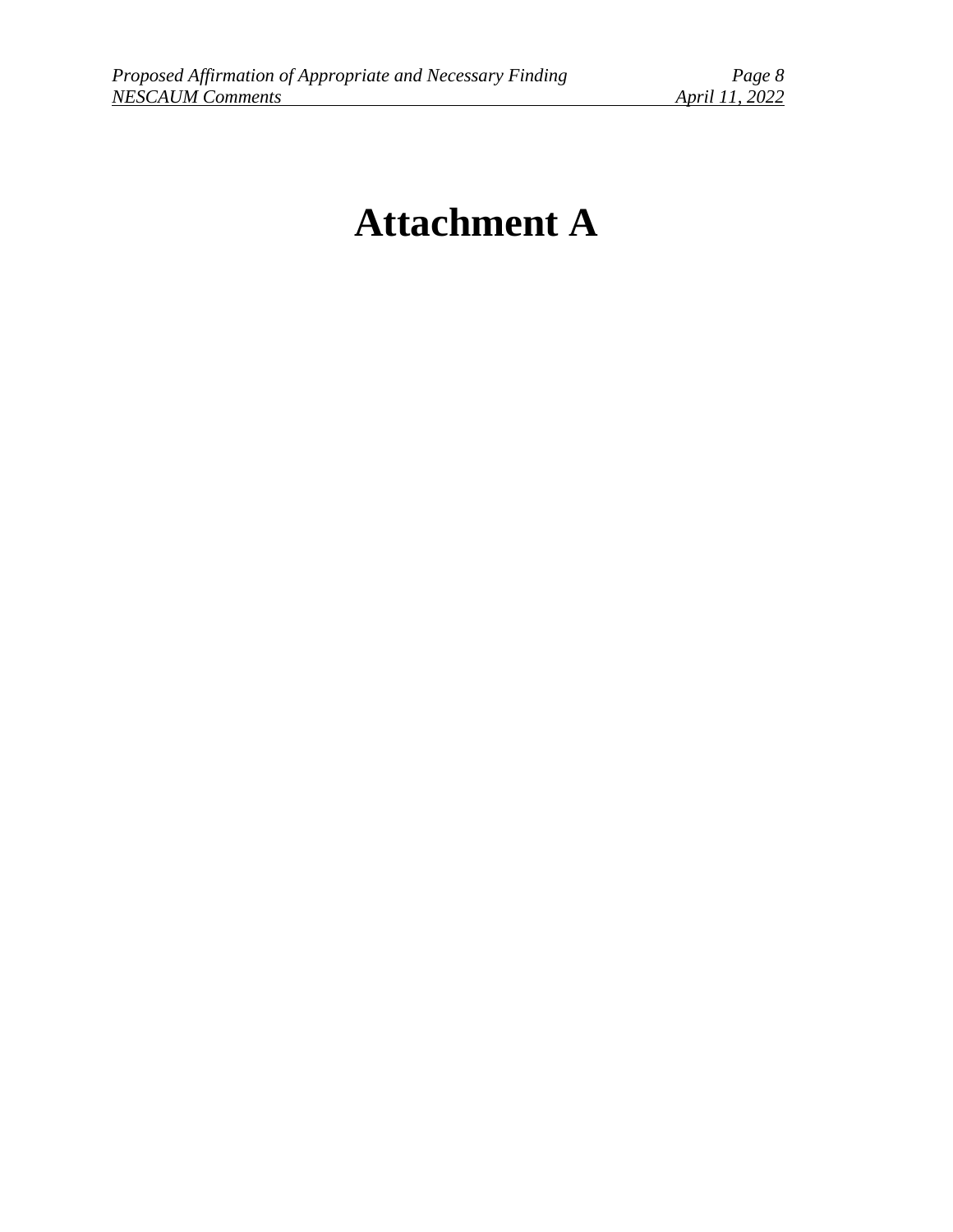

89 South Street, Suite 602 Boston, MA 02111 Phone 617-259-2000 Fax 617-742-9162 Paul J. Miller, Executive Director

# **It Remains "Appropriate and Necessary" to Regulate Toxic Air Emissions from Coal- and Oil-fired Electric Generating Units**

By Barbara Morin and Paul J. Miller Updated April 7, 2022

# I. Introduction

*a. Overview*

The Northeast States for Coordinated Air Use Management (NESCAUM)<sup>1</sup> first developed this report<sup>2</sup> in response to the February 7, 2019 U.S. Environmental Protection Agency (EPA) Proposed Rule *National Emission Standards for Hazardous Air Pollutants: Coal- and Oil-Fired Electric Utility Steam Generating Units—Reconsideration of Supplemental Finding and*  Residual Risk and Technology Review<sup>3</sup> (referred to here as the "Reconsideration Proposal"). In that action, which was finalized on May 22,  $2020<sup>4</sup>$  EPA proposed to withdraw its long-standing and well-documented "appropriate and necessary" finding first made in  $2000<sup>5</sup>$  and subsequently reaffirmed in 2012<sup>6</sup> and 2016.<sup>7</sup> This document has now been updated in response to the EPA's February 9, 2022 *National Emission Standards for Hazardous Air Pollutants: Coal- and Oil-Fired Electric Utility Steam Generating Units—Revocation of the 2020 Reconsideration, and Affirmation of the Appropriate and Necessary Supplemental Finding; Notice of Proposed Rulemaking* (referred to here as the "Reaffirmation Proposal"), <sup>8</sup> which proposes to withdraw the finding in the 2020 Reconsideration and reaffirm the 2016 finding that the rule remains "appropriate and necessary" after consideration of cost.

The "appropriate and necessary" finding underpins pollution control requirements for mercury and other hazardous air pollutants (HAPs, also referred to as "air toxics") emitted by coal- and oil-fired electric generating units (EGUs). EPA established these requirements in the 2012

[https://www.nescaum.org/documents/nescaum-it-remains-approp-necess-reg-air-toxics-from-coal-oil-egus-](https://www.nescaum.org/documents/nescaum-it-remains-approp-necess-reg-air-toxics-from-coal-oil-egus-20190417-final.pdf)[20190417-final.pdf.](https://www.nescaum.org/documents/nescaum-it-remains-approp-necess-reg-air-toxics-from-coal-oil-egus-20190417-final.pdf)

<sup>8</sup> 87 Fed. Reg. 7624-7672 (February 9, 2022).

NESCAUM Members: Connecticut Bureau of Air Management, Tracy Babbidge Maine Bureau of Air Quality Control, Jeff Crawford

Massachusetts Air and Climate Division, Glenn Keith New Hampshire Air Resources Division, Craig Wright New Jersey Division of Air Quality, Francis Steitz

<sup>&</sup>lt;sup>1</sup> NESCAUM is the regional association of the state air pollution control agencies in Connecticut, Maine, Massachusetts, New Hampshire, New Jersey, New York, Rhode Island, and Vermont [\(www.nescaum.org\)](http://www.nescaum.org/). <sup>2</sup> *See* NESCAUM, *It Remains "Appropriate and Necessary" to Regulate Toxic Air Emissions from Coal- and Oilfired Electric Generating Units*, Boston, MA (April 17, 2019). Available at

<sup>3</sup> 84 Fed. Reg. 2670-2704 (February 7, 2019).

<sup>4</sup> 85 Fed. Reg. 31286-31320 (May 22, 2020).

<sup>5</sup> 65 Fed. Reg. 79,825-79,831 (December 20, 2000).

<sup>6</sup> 77 Fed. Reg. 9304-9513 (February 16, 2012).

<sup>7</sup> 81 Fed. Reg. 24,420-24,452 (April 25, 2016).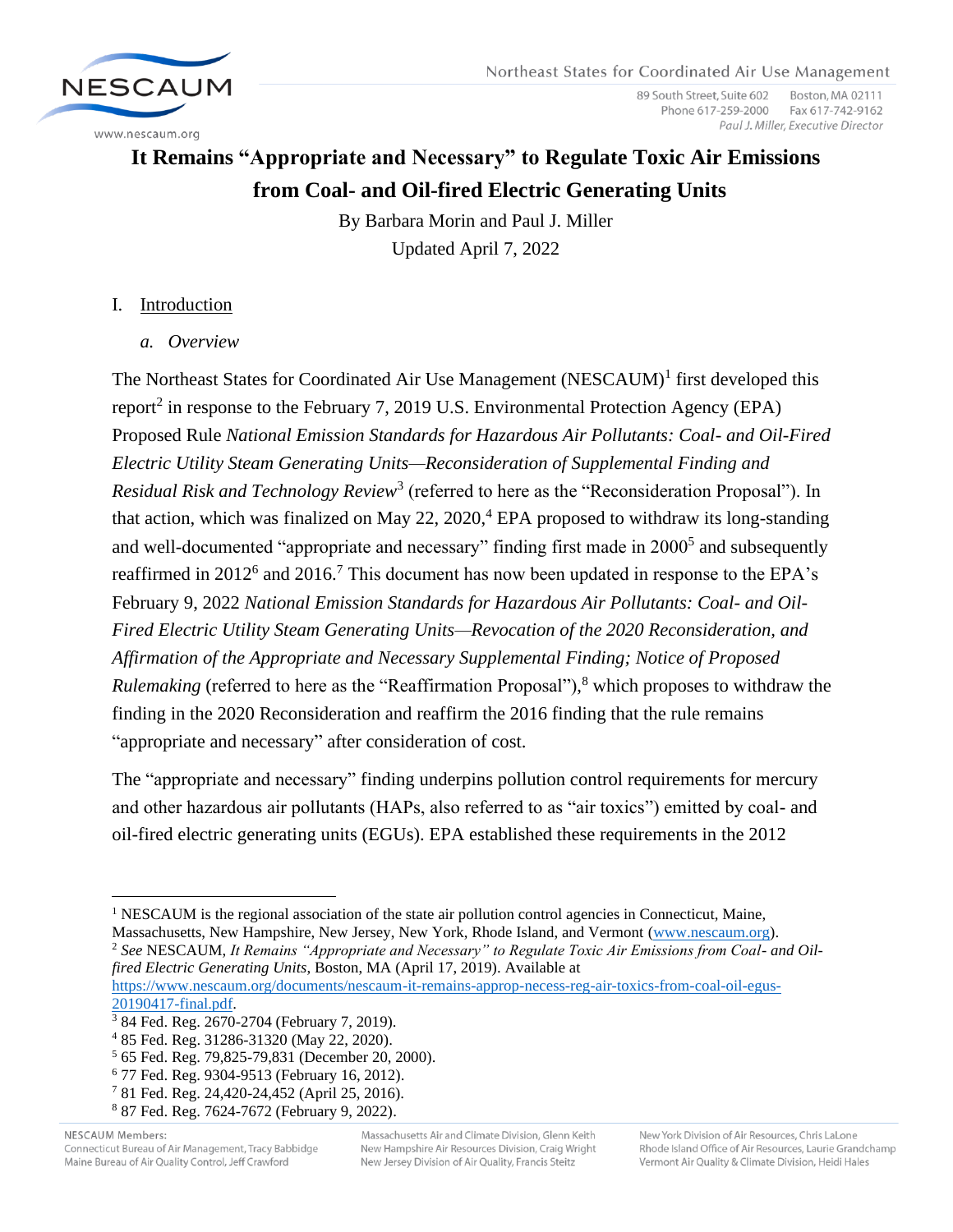Utility Mercury and Air Toxics Standards (MATS)<sup>9</sup> and the affected EGUs have now complied with the emission limits. MATS continued existence, however, has been put at legal risk because of EPA's 2020 withdrawal of the rule's "appropriate and necessary" basis.

Prior to MATS, the states in the NESCAUM region, as well as a number of other states, developed their own state programs to control mercury, an important air toxic emitted by coalfired EGUs. The state rulemakings often took a "multi-pollutant" approach that also included requirements to reduce emissions of acid- and ozone-forming precursor pollutants (e.g., nitrogen oxides, sulfur dioxide). During the development of their rules, the states used a number of approaches in assessing the costs, benefits, and feasibility of controlling multiple pollutants within a single program. Because the state rules pre-dated the original federal promulgation of MATS, they served as early examples of the practicality of the later MATS requirements.

Mercury has received special attention because of its elevated presence in commercially and recreationally important fish consumed by the public, as well as its adverse environmental impacts on loons and other wildlife. Due to elevated fish mercury levels, all the NESCAUM states have issued fish consumption advisories for fish caught in most or all the waters within each state.<sup>10</sup> To address this problem, New York and the New England states successfully petitioned EPA in 2007 to establish a Northeast Regional Mercury Total Maximum Daily Load (TMDL) under section 303(d) of the Clean Water Act.<sup>11</sup> The Northeast Regional Mercury TMDL established a mercury budget at a reduced level that the states project will allow for safe fish consumption and the lifting of state fish consumption advisories.

In setting their regional TMDL, the Northeast states considered multiple cross-media mercury sources. These encompassed out-of-region and in-region combustion sources emitting mercury to the air that subsequently deposited to the surface, municipal wastewater treatment plants directly discharging to water, non-municipal wastewater discharges, and stormwater. Based on 1998 emissions, modeled atmospheric deposition contributed 97.9 percent of the total mercury load to the region's waters, with the majority share coming from out-of-region sources. In order to achieve the target fish tissue mercury concentrations, the states determined it will require an at least 98 percent reduction in atmospheric mercury deposition arising from anthropogenic sources relative to 1998 levels. $^{12}$ 

<sup>9</sup> 77 Fed. Reg. 9304-9513 (February 16, 2012).

<sup>10</sup> *See* U.S. EPA, *State, Territory and Tribe Fish Advisory Contacts*,

<https://fishadvisoryonline.epa.gov/Contacts.aspx> (accessed March 24, 2022).

<sup>&</sup>lt;sup>11</sup> US EPA Region 1 letter to CT DEP, *Notification of Approval of Northeast Mercury TMDL* (December 20, 2007). New Jersey followed with its own successful mercury TMDL petition in 2009 [EPA Region 2 Decision Letter, *Review of Total Maximum Daily Load (TMDL) for Mercury Impairments Caused Mainly by Air Deposition in 122 HUC 14s Statewide, New Jersey (NJ)* (September 29, 2009)].

<sup>12</sup> New England Interstate Water Pollution Control Commission, *et al.*, *Northeast Regional Mercury Total Maximum*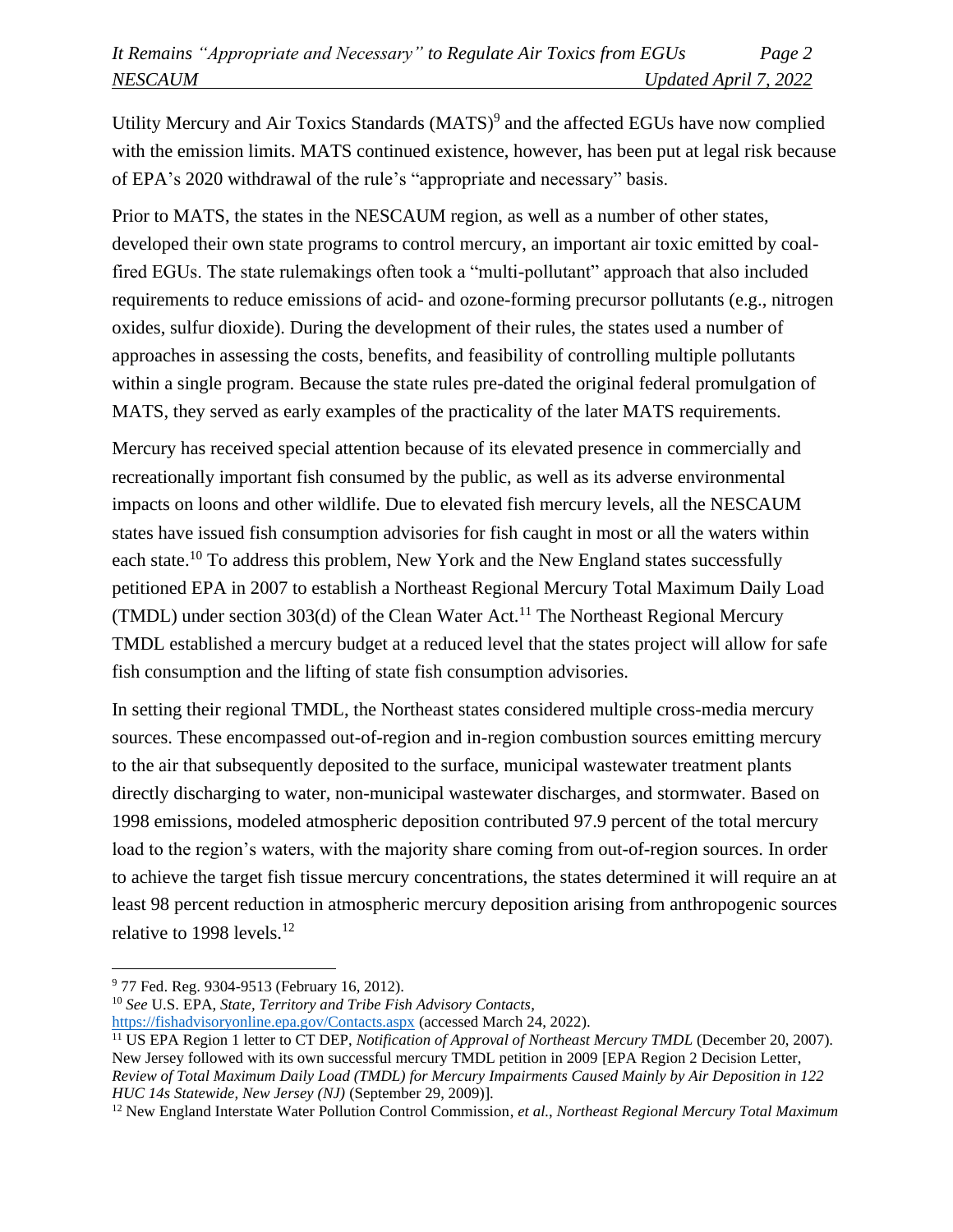To address mercury released within their own borders, the Northeast states have been implementing multiple rules limiting mercury emissions from in-state emission sources. These measures have included limits on coal-fired power plants, medical waste incinerators, municipal waste combustors, and sewage sludge incinerators.<sup>13</sup> Initial measures reduced the modeled inregion mercury deposition contribution attributable to Northeast state sources from 43 percent in 1998 to 19 percent in 2002. Conversely, the modeled relative in-region contribution from out-ofregion sources (upwind states and international) rose from 57 percent in 1998 to 81 percent in 2002.<sup>14</sup>

While the Northeast states have made significant progress in reducing in-region mercury releases, these reductions will not be sufficient to ensure that fish are safe to eat unless comparable out-of-region national and international measures occur. According to the Northeast Regional Mercury TMDL analysis:

The Northeast region's ability to achieve the calculated TMDL allocations is dependent on the adoption and effective implementation of national and international programs to achieve necessary reductions in mercury emissions. Given the magnitude of the reductions required to implement the TMDL, the Northeast cannot reduce in-region sources further to compensate for insufficient reductions from out-of-region sources. . . . Specifically, it is Northeast States' position that the data and analyses in this TMDL demonstrate that: . . . (B.) EPA must implement significant reductions from upwind outof-region sources, primarily coal-fired power plants; and (C.) MACT provisions of section 112(d) of the CAA should be adopted as the mechanism for implementing this  $TMDL<sup>15</sup>$ 

In the 2020 Reconsideration, however, EPA reversed course by adopting a new and highly restrictive view of the value of the health and environmental benefits achieved by MATS. The analysis that supported that finding dismissed the majority of the benefits associated with reducing EGU air toxics, and as a result, the Agency asserted that the remaining benefits no longer justified the "appropriate and necessary" finding that forms the legal basis for MATS.

Although the Agency did not revoke the MATS emission standards when withdrawing the "appropriate and necessary" finding, EPA's 2020 action exposed MATS to new legal jeopardy.

*Daily Load* (October 24, 2007). Available at [http://click.neiwpcc.org/mercury/mercury](http://click.neiwpcc.org/mercury/mercury-docs/FINAL%20Northeast%20Regional%20Mercury%20TMDL.pdf)[docs/FINAL%20Northeast%20Regional%20Mercury%20TMDL.pdf](http://click.neiwpcc.org/mercury/mercury-docs/FINAL%20Northeast%20Regional%20Mercury%20TMDL.pdf) (accessed March 24, 2022).

<sup>&</sup>lt;sup>13</sup> NESCAUM, *Tracking Progress in Reducing Mercury Air Emissions*, Boston, MA (September 2007). Available at [http://www.nescaum.org/documents/northeast-states-succeed-in-reducing-mercury-in-the-environment/final](http://www.nescaum.org/documents/northeast-states-succeed-in-reducing-mercury-in-the-environment/final-nescaum-mercury-success-story.pdf/)[nescaum-mercury-success-story.pdf/](http://www.nescaum.org/documents/northeast-states-succeed-in-reducing-mercury-in-the-environment/final-nescaum-mercury-success-story.pdf/) (accessed March 24, 2022).

<sup>14</sup> New England Interstate Water Pollution Control Commission, *et al.*, *Northeast Regional Mercury Total Maximum Daily Load* (October 24, 2007), at p. 7.

<sup>15</sup> *Ibid.* at p. 44.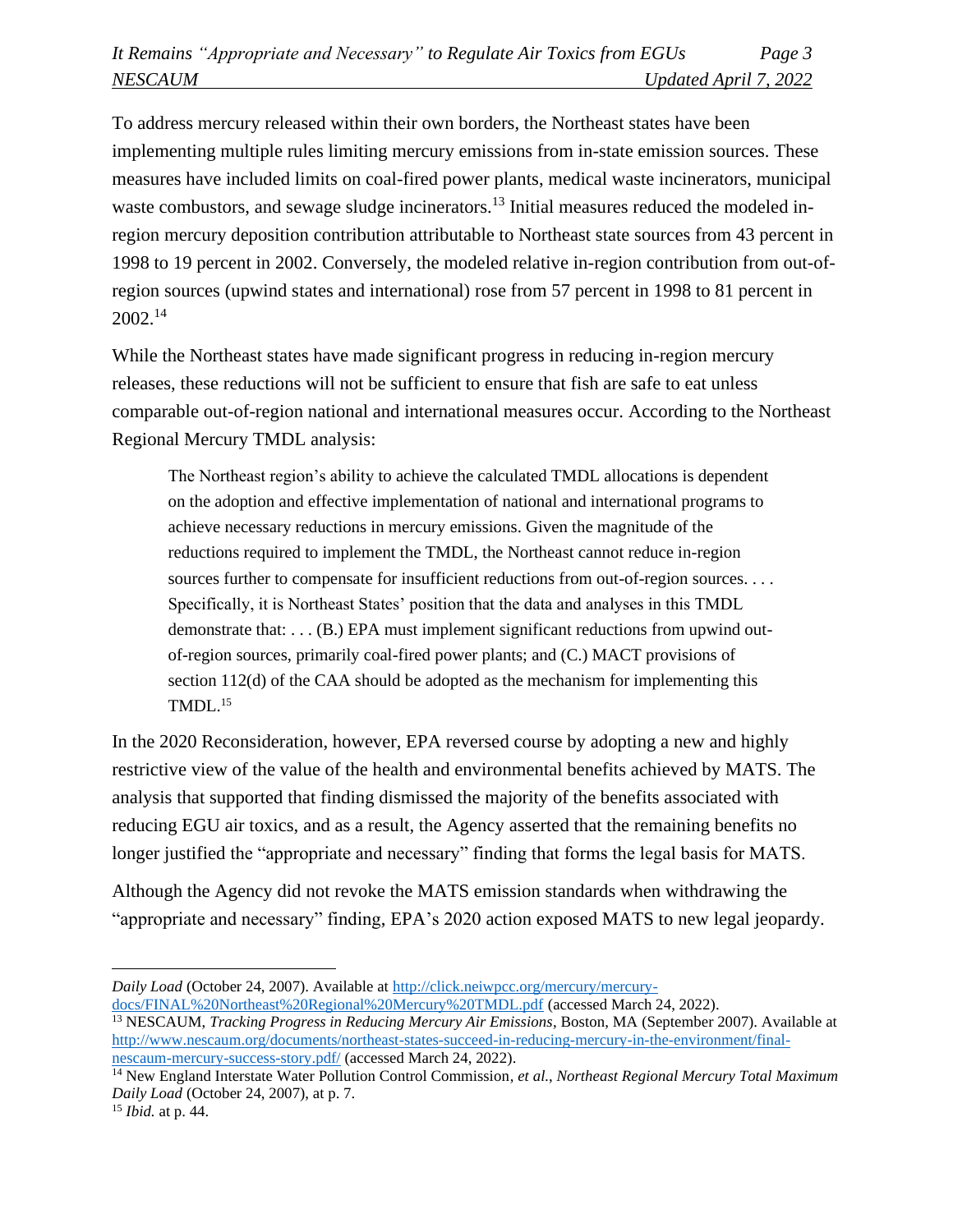A challenger to MATS has asserted the rule's emission limits for air toxics are no longer legally justified without an affirmative finding in place as a prerequisite.<sup>16</sup> The absence of an affirmative "appropriate and necessary" finding could result in a court striking down the standards, and put the Northeast states' public health and environment at increased risk. Vacating MATS would create economic incentives for coal- and oil-fired EGUs not to operate, or operate at diminished effectiveness, their installed pollution controls where not required for other purposes. As noted in this document, there is historical precedent for EGUs dialing back or turning off installed pollution controls when not required to operate them. Because the Northeast states are downwind from states with large coal- and oil-fired EGUs that lack their own state standards that could backup the loss of MATS, increased air toxic emissions from those states will result in increased deposition within the Northeast region.

This document provides a broad overview of the extent of the numerous impacts that HAPs emitted by coal- and oil-fired EGUs have on public health and the environment. Rather than fully accounting for these in its 2019 Reconsideration Proposal, EPA selectively ignored or overly discounted multiple other exposure pathways (e.g., most fish consumption pathways for mercury exposure) and multiple other benefits from reducing the public's exposure through those pathways (e.g., decreased risk of fatal heart attacks and diabetes). EPA also discounted to zero the impacts of air toxics to the environment, such as known impacts of mercury on wildlife. The analysis in the 2022 Reaffirmation Proposal monetized one additional exposure pathway, exposure of the general U.S. population to methylmercury from the consumption of commercially-sourced fish, and one additional health endpoint, myocardial infarction mortality (MI-mortality), but did not monetize other health and environmental impacts.

In the 2019 Reconsideration Proposal, EPA applied a new and diminished approach to costbenefit analysis that was ill-suited for assessing the full benefits of reducing HAPs from coaland oil-fired EGUs. EPA used a cost-benefit approach that was overly narrow and heavily discounted or ignored hard to monetize benefits. This approach is incomplete and potentially misleading when applied to air toxics where many of the adverse impacts, hence benefits, occur over long time periods or are widely disbursed and difficult to directly link to a unique causal factor at a specific point in time. States that previously adopted their own multipollutant pollution control programs recognized that the full benefits of their rules were not always amenable to monetization, $17$  and therefore considered the multiple health and environmental

<sup>16</sup> Westmoreland Mining Holdings LLC v. U.S. EPA, *Westmoreland Mining Holdings LLC's Nonbinding Statement of Issues to Be Raised*, D.C. Circuit, Case No. 20-1160 (filed August 21, 2020).

<sup>&</sup>lt;sup>17</sup> See, e.g., Delaware Department of Natural Resources & Environmental Control, Division of Air & Waste Management, Air Quality Management Section, *Technical Support Document for Proposed Regulation No. 1146, Electric Generating Unit (EGU) Multi-Pollutant Regulation*, September 2006 (p. 62). Available at: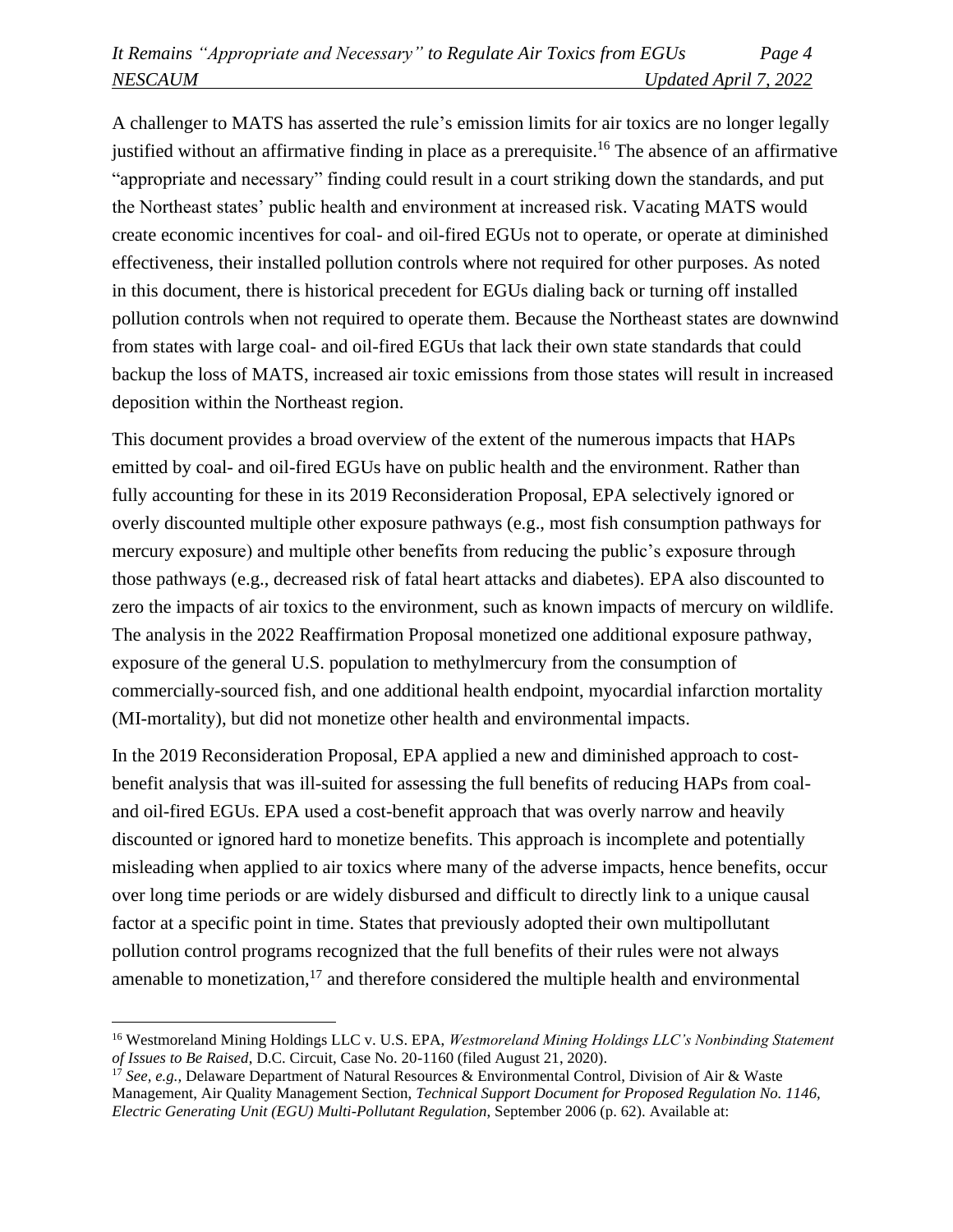benefits using a broader set of considerations. The 2022 Reaffirmation Proposal reverts to a "totality-of-the-circumstances" methodology that is similar to that used in the 2016 finding and, like the state approaches, allows for the consideration of both monetized and non-monetized benefits.

Also in the 2019 Reconsideration Proposal, EPA, in a reversal of long-standing regulatory practice and at odds with the federal government's own guidelines, dismissed the co-benefits from reductions in fine particulate matter that it asserted are not the "target pollutants" under MATS. Most non-mercury metal air toxics, however, are physically bound within primary particulate matter emitted by coal- and oil-fired EGUs and are reduced by using particulate matter pollution controls. Therefore, reductions in particulate matter are a natural and unavoidable consequence of the MATS requirements to reduce non-mercury metal air toxics. EPA's revised approach in the 2019 Proposed Reconsideration ignored this direct relationship and assigned it no benefit. The 2022 Reaffirmation Proposal restores the importance of cobenefits, and presents benefits associated with HAP emissions reductions alone and well as benefits associated with reduction of all pollutants, including non-HAPs.

Based on a fuller accounting of the health and environmental benefits as well as historical control costs of the MATS requirements, and consistent with long standing regulatory analysis prior to the narrow approach EPA adopted in the Reconsideration Proposal, we conclude that it remains appropriate and necessary to regulate toxic air emissions from coal- and oil-fired EGUs.

## *b. NESCAUM background*

NESCAUM was established in 1967 as a forum among its northeastern state members to exchange technical information, promote cooperation in regard to air pollution control issues of regional concern, and assist the states in implementing national environmental programs required under the Clean Air Act and other federal legislation. To accomplish these objectives, NESCAUM facilitates technical committees and workgroups, sponsors frequent air quality trainings, participates in national discussions, and organizes a variety of research initiatives. Many of NESCAUM's activities culminate in technical analyses, published reports, and informational workshops designed to provide support to our member states or disseminate stateof-the-art information concerning air pollution control issues.

With respect to air toxics, NESCAUM has been deeply involved over a number of years in the evaluation of their impacts on public health and the environment within the Northeast. These activities include:

[https://documents.dnrec.delaware.gov/Air/Documents/Regs%20SIPS%20Under%20Develop/Appendix%208-](https://documents.dnrec.delaware.gov/Air/Documents/Regs%20SIPS%20Under%20Develop/Appendix%208-6%20Multi_p_TechSptDoc1.pdf) [6%20Multi\\_p\\_TechSptDoc1.pdf.](https://documents.dnrec.delaware.gov/Air/Documents/Regs%20SIPS%20Under%20Develop/Appendix%208-6%20Multi_p_TechSptDoc1.pdf)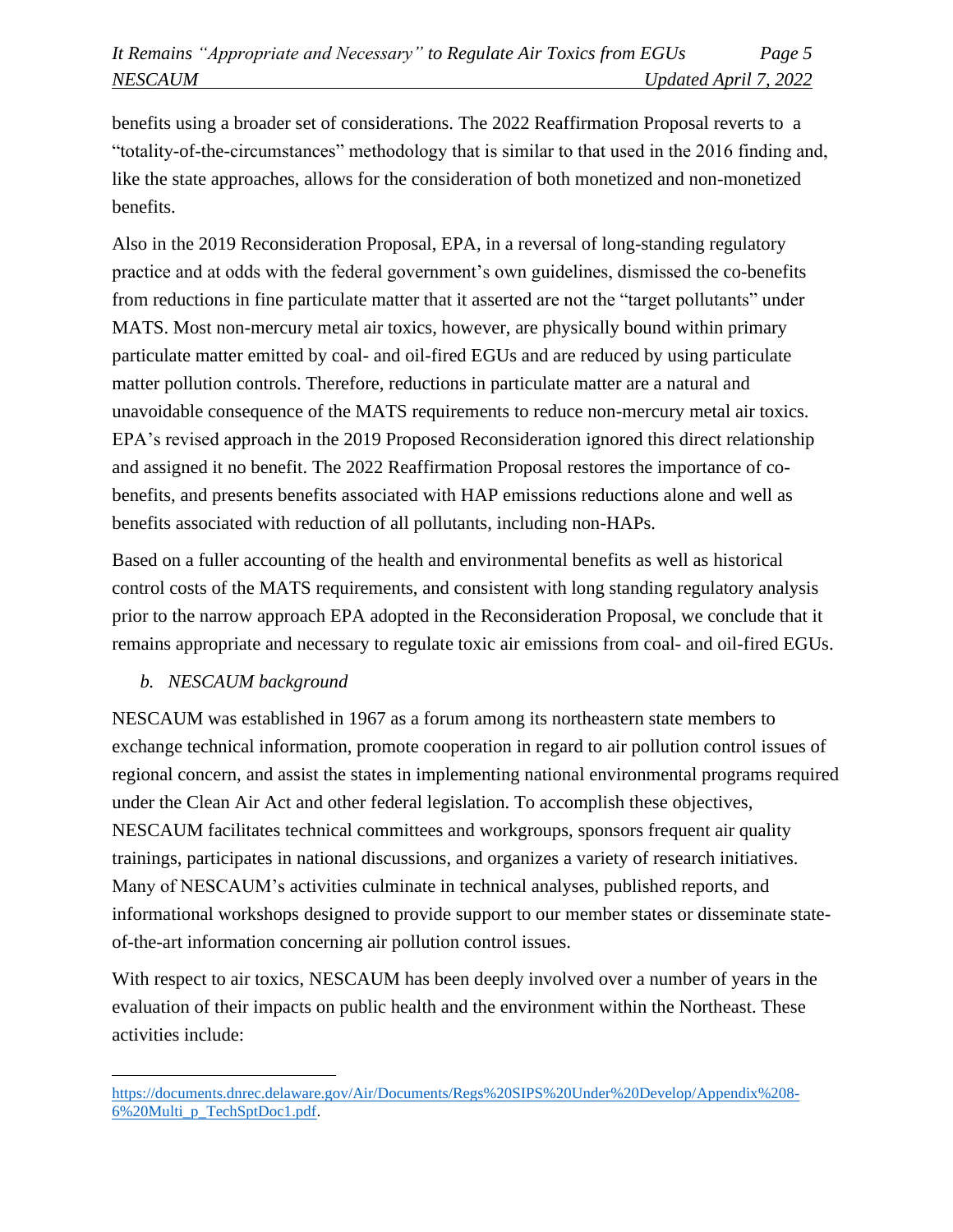- Analyzing the trace metal and sulfur content in wood fuels and heating oil sold in the Northeast;
- Reviewing control technologies to reduce conventional and hazardous air pollutants from coal-fired EGUs;
- Characterizing organic HAPs and other air pollutants from wood burning appliances;
- Evaluating relative cancer risks from conventional and reformulated gasolines;
- Quantifying the comparative contributions of different mercury pollution sources and source regions to mercury deposited from the air to land and water in the Northeast;
- Conducting state-level monitoring and modeling analyses of air toxics; and
- Improving source-specific estimates in mercury air emission inventories within the NESCAUM states.

A more complete listing of these and other NESCAUM activities with links to individual documents is available at [www.nescaum.org.](http://www.nescaum.org/)

# *c. Mercury and other hazardous air pollutants in the Northeast*

In 2011, the EPA presented a summary of the cancer and non-cancer impacts for mercury, the non-mercury toxic metals, acid gases, and organic HAPs, including dioxins/furans that the MATs rule addresses.<sup>18</sup> That summary is now supplemented in the Technical Support Document<sup>19</sup> of the 2022 Proposed Affirmation by a quantitative analysis of an additional exposure pathway and toxic endpoint for methylmercury.

Mercury has received special attention as a health and environmental problem among the NESCAUM states. Mercury deposition from upwind sources has significantly affected aquatic and terrestrial environments in the Northeast, resulting in states having to issue fish consumption advisories to protect human health. Over 15,000 fish samples collected in the Northeast confirm widespread mercury contamination of aquatic ecosystems, threatening human health and wildlife without broad regional efforts to reduce significant local and upwind sources of mercury emissions. Mercury contamination also threatens the tourist and recreational fishing industries, which contribute \$3 billion a year to the Northeast's regional economy.

In a 1997 study, the EPA modeled the transport and deposition of mercury emissions associated with selected categories of major combustion and manufacturing sources, including coal- and

<sup>18</sup> US EPA, *Regulatory Impact Analysis for the Final Mercury and Air Toxics Standards*, EPA-452/R-11-011 (December 2011).

<sup>19</sup> US EPA, *National-Scale Mercury Risk Estimates for Cardiovascular and Neurodevelopmental Outcomes for the National Emission Standards for Hazardous Air Pollutants: Coal- and Oil-Fired Electric Utility Steam Generating Units—Revocation of the 2020 Reconsideration, and Affirmation of the Appropriate and Necessary Supplemental Finding; Notice of Proposed Rulemaking*, Memo to Docket ID No. EPA-HQ-OAR-2018-0794 (September 2, 2021).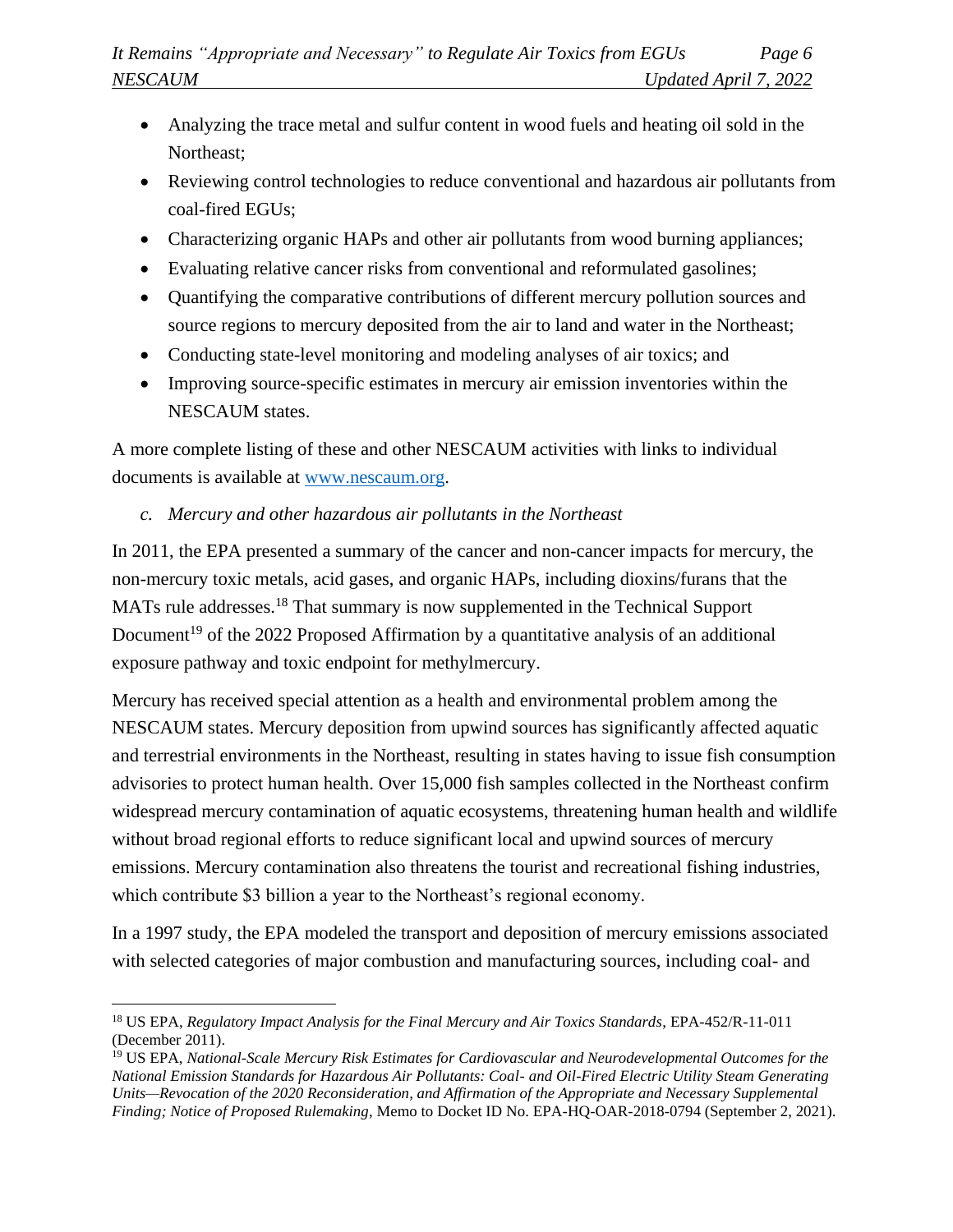oil-fired EGU boilers. The study showed that the Northeast had one of the highest annual mercury deposition rates in the country and that in areas with flat terrain, at least 75 percent of the mercury emitted by the modeled facilities was transported more than 50 km downwind from the facility. Monitoring data corroborated the modeling results.<sup>20</sup>

In 2007, NESCAUM conducted a modeling study to apportion contributions, by geographical area and by source category, to mercury deposition in the NESCAUM region. The analysis used an emissions inventory developed by NESCAUM for  $2002<sup>21</sup>$  after controls were implemented in the region for three mercury emission source categories: municipal waste combustors; medical waste incinerators; and sewage sludge incinerators. The modeling study calculated that in 2002, upwind sources in states outside of the NESCAUM region were responsible for nearly 60% of the domestic U.S. contribution to deposition in the NESCAUM states; upwind EGUs alone were responsible for 36% of those impacts.<sup>22</sup> As an outgrowth of this work, all the NESCAUM states, collectively or individually, petitioned EPA under the Clean Water Act to establish total maximum daily loads (TMDLs) for mercury entering the waters of the Northeast, which EPA approved. $23$ 

Working with the New England Interstate Water Pollution Control Commission (NEIWPCC), NESCAUM in 2008 used an EPA-sponsored modeling analysis<sup>24</sup> to further refine its previous results showing that much of the mercury entering the Northeast's aquatic ecosystems is deposited from the air, and a significant portion of this mercury comes from emission sources outside the region. That analysis concluded that nearly half of the mercury associated with U.S. sources that is deposited across New York and the New England states comes from within these states and another 40 percent is attributable to sources in states immediately upwind, including Pennsylvania, New Jersey, Ohio, West Virginia, and Maryland.<sup>25</sup> As part of a Clean Water Act

```
http://www.nescaum.org/documents/mercury-modeling-report_2007-1005b_final.pdf/.
```
<sup>20</sup> US EPA, *Mercury Study Report to Congress, Volume III: Fate and Transport of Mercury in the Environment*, EPA-452/R-97-005 (1997).

<sup>&</sup>lt;sup>21</sup> NESCAUM, *Inventory of Anthropogenic Mercury Emissions in the Northeast*, Boston, MA (2005). Available at [http://www.nescaum.org/documents/inventory-of-anthropogenic-mercury-emissions-in-the-northeast/.](http://www.nescaum.org/documents/inventory-of-anthropogenic-mercury-emissions-in-the-northeast/) <sup>22</sup> NESCAUM, *Modeling Mercury in the Northeast United States*, Boston, MA (2007). Available at

<sup>&</sup>lt;sup>23</sup> US EPA Region 1 letter to CT DEP, *Notification of Approval of Northeast Mercury TMDL* (December 20, 2007) (this is a regional mercury TMDL covering the states of CT, ME, MA, NH, NY, RI and VT); EPA Region 2 letter to NJ DEP, *Review of Total Maximum Daily Load (TMDL) for Mercury Impairments Caused Mainly by Air Deposition in 122 HUC 14s Statewide, New Jersey (NJ)* (September 25, 2009).

<sup>24</sup> US EPA, *Model-based Analysis and Tracking of Airborne Mercury Emissions to Assist in Watershed Planning*, Final Report, U.S. EPA Office of Wetlands, Oceans, and Watersheds, Washington, DC (August 2008). Available at [https://www.epa.gov/sites/default/files/2015-09/documents/2008\\_10\\_28\\_tmdl\\_pdf\\_final300report\\_10072008.pdf](https://www.epa.gov/sites/default/files/2015-09/documents/2008_10_28_tmdl_pdf_final300report_10072008.pdf) (accessed March 30, 2022).

<sup>25</sup> NESCAUM, *Sources of Mercury Deposition in the Northeast United States*, Boston, MA (2008). Available at [http://www.nescaum.org/documents/nescaum-sources-of-hg-depo-in-northeast\\_2008-final.pdf/.](http://www.nescaum.org/documents/nescaum-sources-of-hg-depo-in-northeast_2008-final.pdf/) The modeling results are consistent with NESCAUM's earlier 2007 assessment, with the differences between in-region and out-ofregion source contributions to Northeast deposition attributable to differences in each model's mercury emissions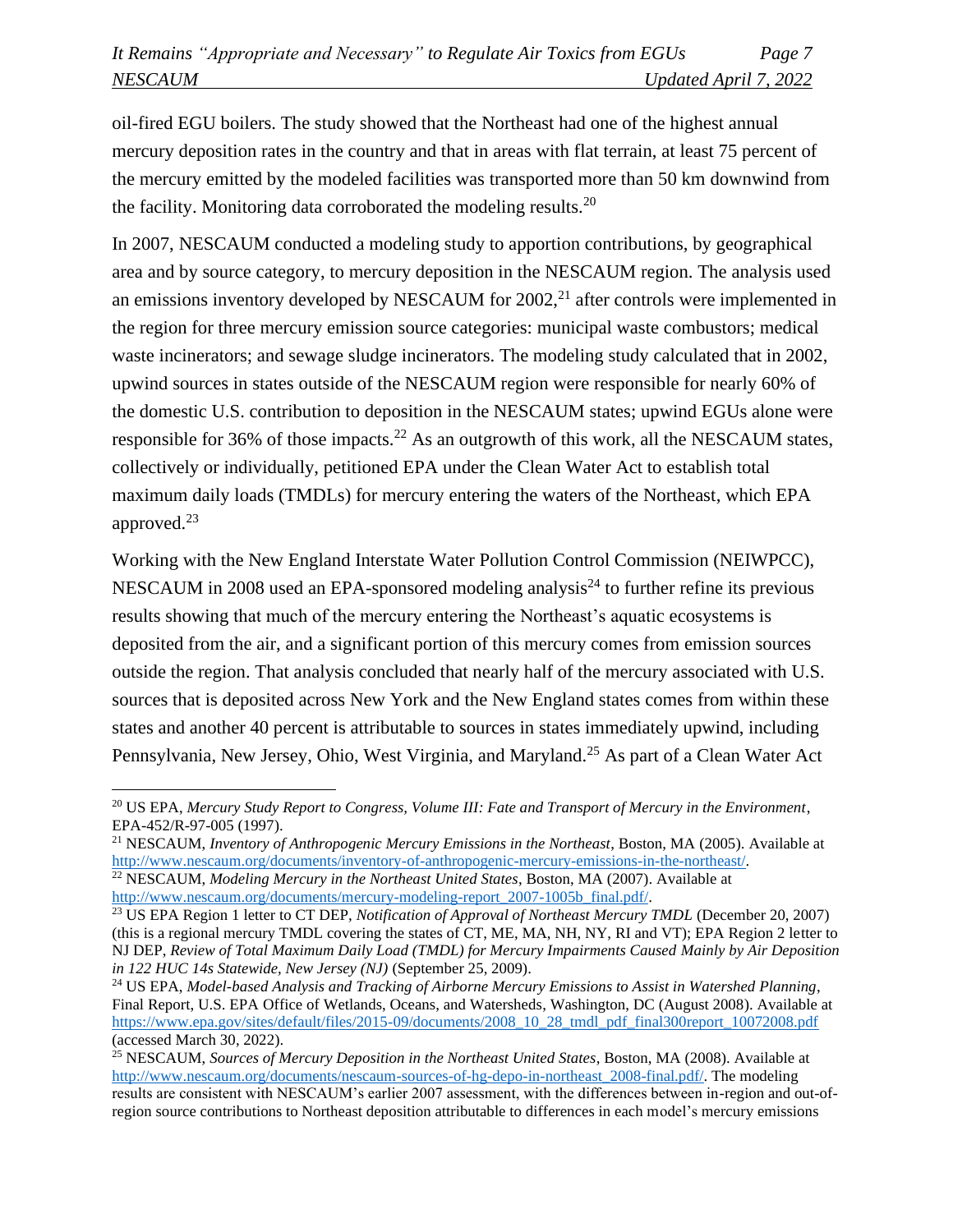sec.  $319(g)$  conference that focused on mercury TMDL water quality impairment issues in New York and the six New England states, EPA reviewed NESCAUM's analysis and found its results virtually identical with EPA's own results. 26

While mercury receives a large share of the attention, other non-mercury air toxic emissions from coal- and oil-fired EGUs affect the Northeast. For example, researchers have implicated nickel emissions from oil combustion with an increased risk of cognitive impairment.<sup>27</sup> lung cancer,<sup>28</sup> and daily mortality.<sup>29</sup> In the Northeast, EGUs burning No. 6 residual oil are a large source of these emissions.

#### *d. NESCAUM state efforts to reduce mercury released into the environment*

In light of the dangers posed by mercury contamination, the Northeast states have been aggressively regulating in-region mercury releases to the air for a number of years. These efforts have been aimed at reducing mercury in products entering into waste streams in addition to direct releases into air and water. A summary of efforts in 2007 noted:

Since 2000, the Northeast states have enacted major legislation to address mercury use in products and ultimately in solid and hazardous waste. […] Mercury collection and recycling efforts by the Northeast States led to an estimated 7.5 tons of mercury recovered from homes, schools, hospitals, and other locations throughout the region. Some of the actions that have contributed to these reductions include the recycling of 41,764 mercury-containing thermostats, the collection of 120,973 mercury automobile switches and 213,322 mercury thermometers, and the removal of 4,696 lb of mercury from 456 schools.<sup>30</sup>

Additional efforts among the Northeast states include adopting laws or regulations requiring the installation of dental amalgam separators in dental offices to reduce the amount of mercury going to wastewater treatment facilities. Strict emission limits on municipal waste combustors

inventories, emitted mercury species profiles by source type, meteorological years, and boundary conditions (*see* p. 12).

<sup>&</sup>lt;sup>26</sup> US EPA, *Determination of Mercury Deposition Contributions from States Outside the Northeast*, Presentation by Dwight Atkinson, U.S. EPA, at Clean Water Act Section 319(g) Mercury Conference, Philadelphia, PA, June 22-23, 2010.

<sup>&</sup>lt;sup>27</sup> Wurth, R., M.A. Kioumourtzoglou, K.L. Tucker, J. Griffith, J. Manjourides, and H. Suh. Fine Particle Sources and Cognitive Function in An Older Puerto Rican Cohort in Greater Boston, 2 *Environ. Epidemiol.* e022 (2018), DOI: 10.1097/EE9.0000000000000022.

<sup>28</sup> Turner, M.C., Z.J. Andersen, A. Baccarelli, W.R. Diver, S.M. Gapstur, C.A. Pope, III, D. Prada, J. Samet, G. Thurston, and A. Cohen. Outdoor Air Pollution and Cancer: An Overview of the Current Evidence and Public Health Recommendations, 70 *CA Cancer J. Clin.* 460–479 (2020).

<sup>&</sup>lt;sup>29</sup> Lippmann, M., K. Ito, J.S. Hwang, P. Maciejczyk, and L.C. Chen. Cardiovascular Effects of Nickel in Ambient Air, 114 *Environ. Health Perspect.* 1662-1669 (2006).

<sup>&</sup>lt;sup>30</sup> King, S., P. Miller, T. Goldberg, J. Graham, S. Hochbrunn, A. Wienert, and M. Wilcox. Reducing Mercury in the Northeast United States. *EM*, Air & Waste Management Association (Pittsburgh, PA), pp. 9-13 (May 2008).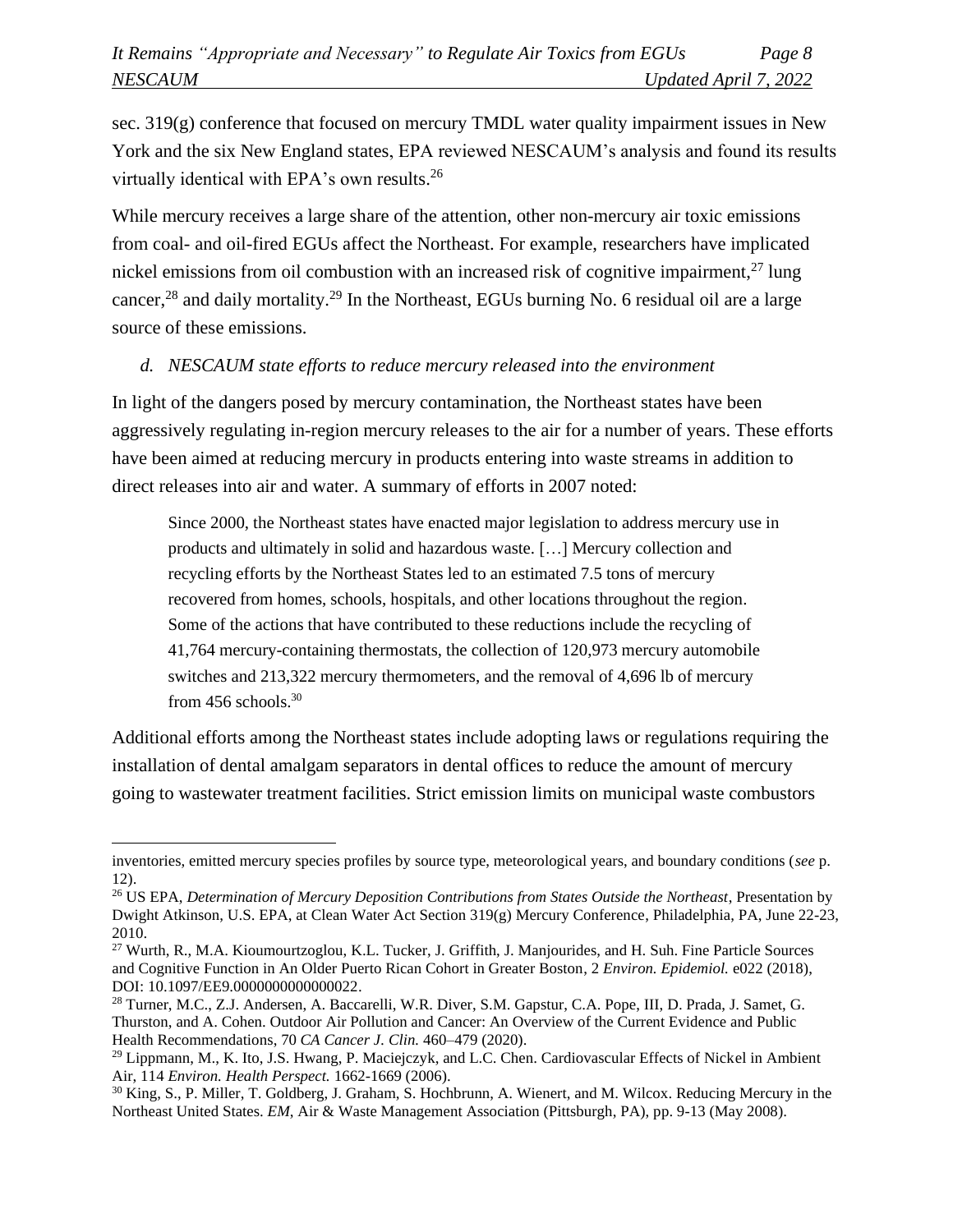reduced their mercury air emissions in the Northeast states by 85% since the late 1990s, from more than 14,000 lb to approximately 2,000 lb of emitted mercury. Additional deep reductions have occurred from medical waste incinerators within the region, where state limits resulted in mercury decreases of greater than 95% from these sources, falling from almost 1,600 lb in 1998 to 58 lb in 2002.<sup>31</sup>

Prior to the federal MATS rule in 2011, the NESCAUM states had already begun imposing by rule or legislation stringent mercury limits on coal-fired EGUs, and these were largely in place by the mid-2000s. Emissions requirements for coal-fired EGUs adopted in the Northeast include the following:

- Connecticut enacted legislation in June 2003 requiring coal-fired units in the state to meet emissions requirements by July 1, 2008.<sup>32</sup>
- Massachusetts promulgated regulations in May 2004 to limit mercury emissions from four large coal-fired EGUs in the state relative to 2000-2001 levels.<sup>33</sup> The deadline for compliance with Phase 1 (minimum 85% mercury capture) of those requirements was January 1, 2008. Compliance with more stringent Phase II requirements (minimum of 95 percent mercury capture) was required by October 1, 2012.
- New Hampshire adopted state legislation calling for a state-wide 80 percent reduction in coal-fired EGU mercury emissions no later than July 1, 2013.<sup>34</sup>
- New Jersey adopted rules in August 2005 limiting mercury emissions from coal-fired boilers by December 15, 2007.<sup>35</sup>
- New York State adopted rules in 2007 capping mercury emissions from coal-fired EGUs in the years 2010-2014 and limiting those emissions by 2015.<sup>36</sup>

Many of these state emission limits are well below that required by the federal MATS rule.

*e. State rules did not impose significant burdens on costs of reliability*

Prior to EPA's final promulgation of MATS, a number of states had already adopted stringent limitations on mercury emissions from new and existing fossil fuel EGUs, often as part of multipollutant programs that included control cost considerations for sulfur dioxide  $(SO<sub>2</sub>)$  and

<sup>31</sup> *Ibid.*

<sup>32</sup> Connecticut General Statute section 22a-199 (2003).

<sup>33</sup> 310 CMR 7 (2004).

<sup>34</sup> RSA 125-O:11-18 (2006).

<sup>35</sup> N.J.A.C. 7:27-27.1 *et seq.* (2004).

<sup>36</sup> 6 NYCRR Part 246 (2007).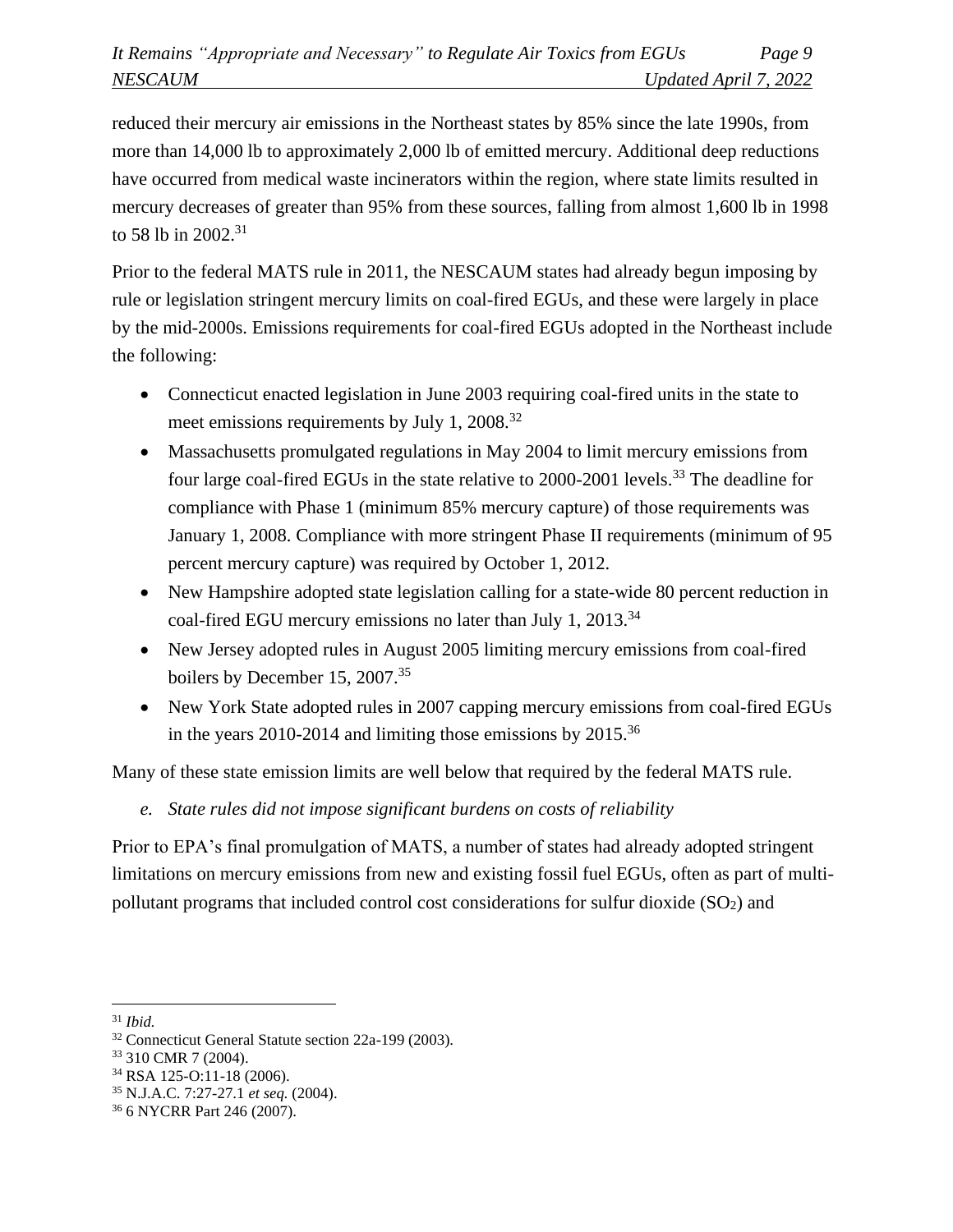nitrogen oxides (NO<sub>X</sub>). Rules covering EGUs in Delaware,<sup>37</sup> Maryland,<sup>38</sup> Massachusetts,<sup>39</sup> New Jersey,<sup>40</sup> New York,<sup>41</sup> and Wisconsin<sup>42</sup> are illustrative of the cost considerations taken by these states.

In their rulemakings, the states recognized a broader range of public health and environmental benefits and put these considerations within an overall cost context affecting the electric generation industry as well as consumers. For example, Delaware and New York estimated the impact of their rules on retail electricity prices. While they projected an increase in cost of electricity generation for the affected EGUs, they concluded that it was not of sufficient magnitude to expect increased rates for consumers.<sup>43,44</sup>

With state rules now having been in place for over a decade, the historical experience in the states that adopted mercury standards show that the control costs did not impose an unreasonable burden on the covered EGUs, did not cause a drastic rise in electricity rates, and did not undermine electric grid reliability. As discussed below, retrospective analyses of the MATS implementation, which has comparable requirements to those in the state rules, showed that actual costs were lower than projected costs and did not adversely affect the reliability of the

<sup>37</sup> Delaware Department of Natural Resources & Environmental Control, Division of Air & Waste Management, Air Quality Management Section, *Technical Support Document for Proposed Regulation No. 1146, Electric Generating Unit (EGU) Multi-Pollutant Regulation*, September 2006 (pp. 47-56). Available at:

[https://documents.dnrec.delaware.gov/Air/Documents/Regs%20SIPS%20Under%20Develop/Appendix%208-](https://documents.dnrec.delaware.gov/Air/Documents/Regs%20SIPS%20Under%20Develop/Appendix%208-6%20Multi_p_TechSptDoc1.pdf) [6%20Multi\\_p\\_TechSptDoc1.pdf.](https://documents.dnrec.delaware.gov/Air/Documents/Regs%20SIPS%20Under%20Develop/Appendix%208-6%20Multi_p_TechSptDoc1.pdf)

<sup>38</sup> Maryland Department of the Environment, *Technical Support Document for Proposed COMAR 26.11.27, Emission Limitations for Power Plants,* December 26, 2006 (pp. 36-41).

<sup>39</sup> Massachusetts Department of Environmental Protection, Bureau of Waste Prevention, Division of Planning and Evaluation, *Evaluation of the Technological and Economic Feasibility of Controlling and Eliminating Mercury Emissions from the Combustion of Solid Fossil Fuel,* December 2002. Available at: [https://www.mass.gov/files/documents/2016/08/pp/mercfeas.pdf.](https://www.mass.gov/files/documents/2016/08/pp/mercfeas.pdf)

<sup>40</sup> New Jersey Register, *Air Pollution Control: Control and Prohibition of Mercury Emissions,* Vol. 36, No. 1, 123(a), January 5, 2004. Available at[: https://www.nj.gov/dep/aqm/hgprop.pdf.](https://www.nj.gov/dep/aqm/hgprop.pdf)

<sup>41</sup> New York State Department of Environmental Conservation, 6 NYCRR Part 246, *Mercury Reduction Program for Coal-Fired Electric Utility Steam Generating Units*, 6 NYCRR Part 200.9, *Referenced Material Revised Regulatory Impact Statement*, 2006.

<sup>42</sup> Wisconsin Department of Natural Resources, Bureau of Air Management, *Factsheet on Rule to Control Mercury Emissions from Coal-Fired Power Plants*, revised August 2008.

<sup>43</sup> Delaware Department of Natural Resources & Environmental Control, Division of Air & Waste Management, Air Quality Management Section, *Technical Support Document for Proposed Regulation No. 1146, Electric Generating Unit (EGU) Multi-Pollutant Regulation*, September 2006 (p. 50). Available at:

[https://documents.dnrec.delaware.gov/Air/Documents/Regs%20SIPS%20Under%20Develop/Appendix%208-](https://documents.dnrec.delaware.gov/Air/Documents/Regs%20SIPS%20Under%20Develop/Appendix%208-6%20Multi_p_TechSptDoc1.pdf) [6%20Multi\\_p\\_TechSptDoc1.pdf.](https://documents.dnrec.delaware.gov/Air/Documents/Regs%20SIPS%20Under%20Develop/Appendix%208-6%20Multi_p_TechSptDoc1.pdf)

<sup>44</sup> New York State Department of Environmental Conservation, 6 NYCRR Part 246, *Mercury Reduction Program for Coal-Fired Electric Utility Steam Generating Units*, 6 NYCRR Part 200.9, *Referenced Material Revised Regulatory Impact Statement*, 2006 (p. 24).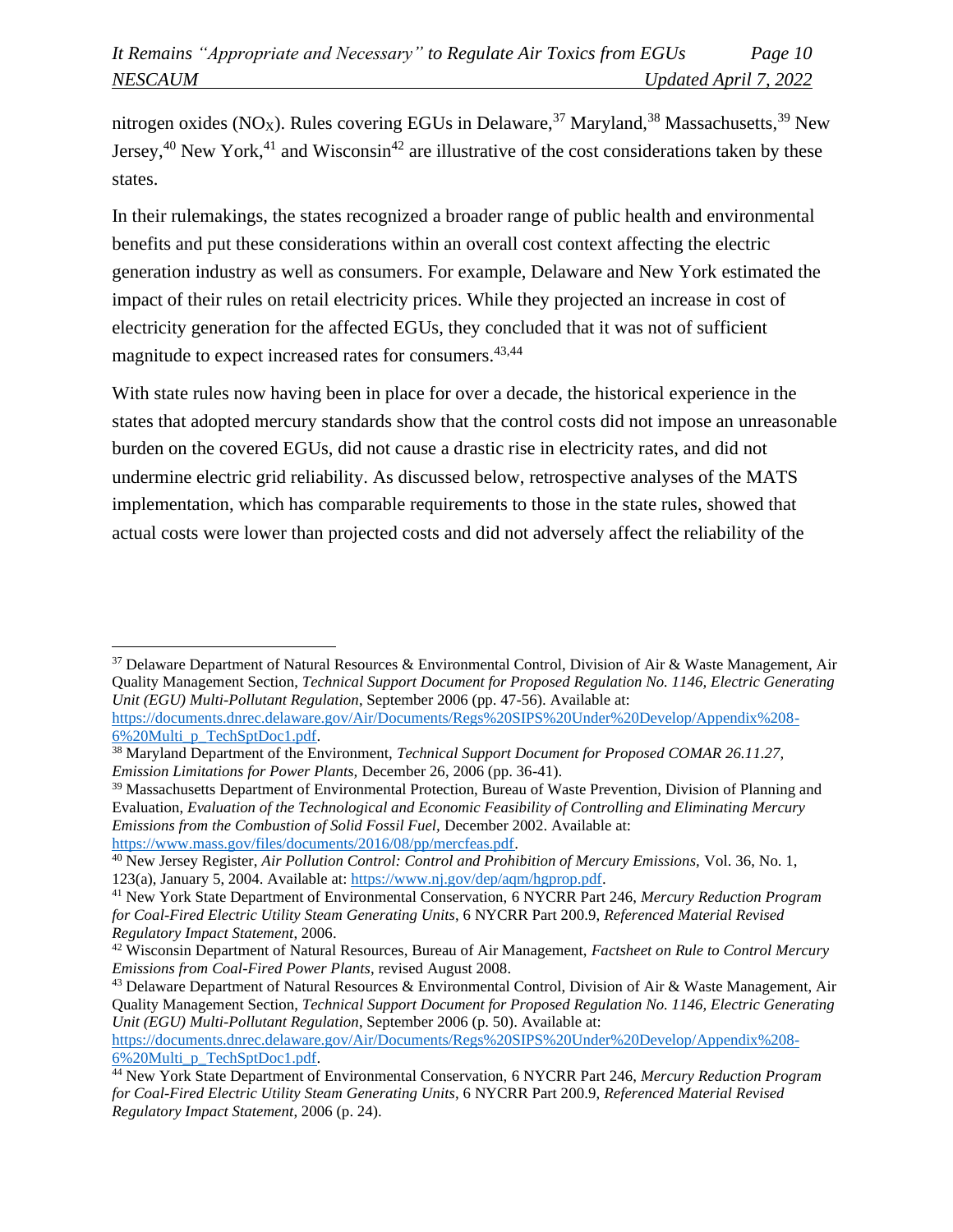grid.45,46,47

# II. Control Costs

Actual control costs for EGUs to comply with MATS have been less than originally estimated by EPA. A retrospective analysis of MATS compliance costs by industry representatives estimated those costs to be about \$2 billion annually, which is less than one-quarter of EPA's prospective annual cost estimate of \$9.6 billion in the 2012 MATS rule.<sup>48</sup> A number of factors contributed to the substantially lower actual compliance costs. These factors include:<sup>49</sup>

- 1) Improved dry sorbent injection and activated carbon injection technologies at significantly lower costs;
- 2) Significantly lower natural gas prices than EPA estimated; and
- 3) Less generation capacity installing fabric filters, dry flue gas desulfurization (FGD) systems, and wet FGD upgrades than EPA estimated.

It is not unusual for the actual costs of complying with air pollution regulations to be substantially lower than pre-compliance estimates. NESCAUM's 2000 retrospective review of several air pollution programs found a repeated pattern of high EPA cost estimates and much higher industry cost projections (often by a factor of two or more) as rules were promulgated, with lower actual compliance costs once the programs were implemented. Examples of programs for which costs were prospectively overestimated include the California Low Emissions Vehicle program and requirements for  $SO_2$  controls pursuant to Title IV of the Clean Air Act.<sup>50</sup>

EPA conducted a retrospective cost analysis for the 2022 Reaffirmation Proposal and concluded that "the available *ex post* evidence points to a power sector that incurred significantly lower costs of compliance obligations under MATS than anticipated based on the *ex ante* projections when the rule was finalized in 2012. This overestimate was significant" [87 Fed. Reg. 7656].

<sup>45</sup> *White Stallion Energy Center, LLC v. EPA*, D.C. Circuit Case No. 12-1100, Motion of Industry Respondent Intervenors to Govern Future Proceedings, filed September 24, 2015 (*see* Declaration of James E. Staudt and accompanying exhibits).

<sup>46</sup> M.J. Bradley & Associates, *Status of the MATS Rule*, November 16, 2017. Available at: [https://www.mjbradley.com/sites/default/files/MJBA\\_IssueBrief\\_MATS\\_2017-11-16.pdf.](https://www.mjbradley.com/sites/default/files/MJBA_IssueBrief_MATS_2017-11-16.pdf) Accessed March 24, 2022.

<sup>47</sup> Edison Electric Institute, Comment letter submitted to EPA Docket No. EPA-HQ-OAR-2018-0794. April 19, 2019. Available at: https://www.regulations.gov/comment/EPA-HQ-OAR-2018-0794-2267.

<sup>48</sup> *White Stallion Energy Center, LLC v. EPA*, D.C. Circuit Case No. 12-1100, Motion of Industry Respondent Intervenors to Govern Future Proceedings, filed September 24, 2015 (*see* Declaration of James E. Staudt and accompanying exhibits).

<sup>49</sup> *Ibid.* Staudt Declaration.

<sup>50</sup> NESCAUM, *Environmental Regulation and Technology Innovation: Controlling Mercury Emissions from Coal-Fired Boilers, September 2000. Available at[: http://www.nescaum.org/documents/rpt000906mercury\\_innovative](http://www.nescaum.org/documents/rpt000906mercury_innovative-technology.pdf)*[technology.pdf.](http://www.nescaum.org/documents/rpt000906mercury_innovative-technology.pdf)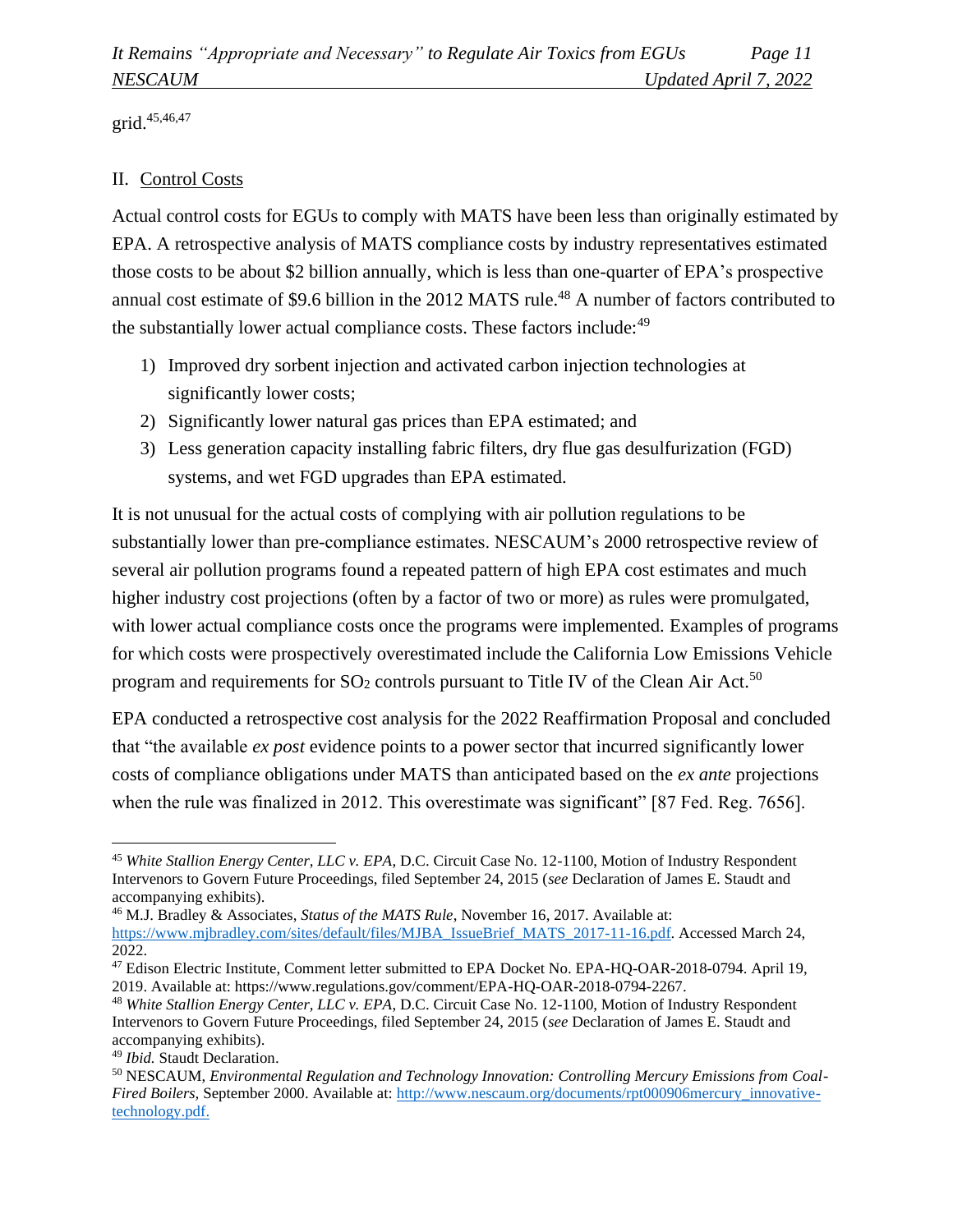"With respect to just pollution control installation and operation, we project that we overestimated annual compliance costs by at least \$2.2 to 4.4 billion per year, simply as a result of fewer pollution controls being installed than were estimated in the 2011 RIA[.] We additionally find that the controls that were installed at MATS-regulated EGUs were likely both less expensive and more effective in reducing pollution than originally projected, resulting in our estimate likely being too high for these reasons as well" [87 Fed. Reg. 7649].

## III. Northeast states will be adversely impacted if MATS requirements are rescinded

*a. Withdrawing the "appropriate and necessary" finding puts the MATS requirements at legal risk*

The EPA's Reconsideration Proposal did not propose to revoke the MATS standards (although it did invite comment on that option); EPA proposed only to withdraw the "appropriate and necessary" finding. Withdrawing the finding—which, under the Clean Air Act obligates EPA to regulate EGU HAPs—has opened the MATS standards to additional legal challenge.<sup>51</sup> Should the MATS standards be vacated or rescinded by future legal or administrative action, it creates the threat that EGUs now in full compliance with MATS would stop operating their installed controls. This is not entirely speculation, as the following historical context shows. Ceasing operations of those controls would cause adverse impacts in downwind Northeast states.

# *b. Operation of installed controls*

The initial MATS compliance deadline was April 16, 2015. According to the U.S. Energy Information Administration (EIA), coal-fired plants with a total capacity of 87 GW installed pollution-control equipment and nearly 20 GW of coal capacity was retired by that date. The EPA granted one-year extensions to coal plants with a total capacity of 142 GW, which allowed those facilities to operate until April 2016 while finalizing compliance strategies.<sup>52</sup>

An additional one-year extension, to April 2017, was granted to five plants with a combined capacity of 2.3 GW to ensure electric reliability. Two of those five plants were retired, one converted to natural gas, and one installed MATS-compliant controls by that date. The remaining plant, Oklahoma's Grand River Energy Center, was given another emergency extension to July 2017 for reliability issues,<sup>53</sup> and complied with MATS requirements in 2017.<sup>54</sup>

<sup>51</sup> Westmoreland Mining Holdings LLC v. U.S. EPA, *Westmoreland Mining Holdings LLC's Nonbinding Statement of Issues to Be Raised*, D.C. Circuit, Case No. 20-1160 (filed August 21, 2020).

<sup>52</sup> US EIA, Coal Plants Installed Mercury Controls to Meet Compliance Deadlines, *Today in Energy*, (September 18, 2017), [https://www.eia.gov/todayinenergy/detail.php?id=32952#.](https://www.eia.gov/todayinenergy/detail.php?id=32952) <sup>53</sup> *Ibid.*

<sup>54</sup> US EIA, *2017 Form EIA-860 Data – Schedule 6B, Emission Standards and Control Strategies*, (September 13, 2018) [https://www.eia.gov/electricity/data/eia860/.](https://www.eia.gov/electricity/data/eia860/)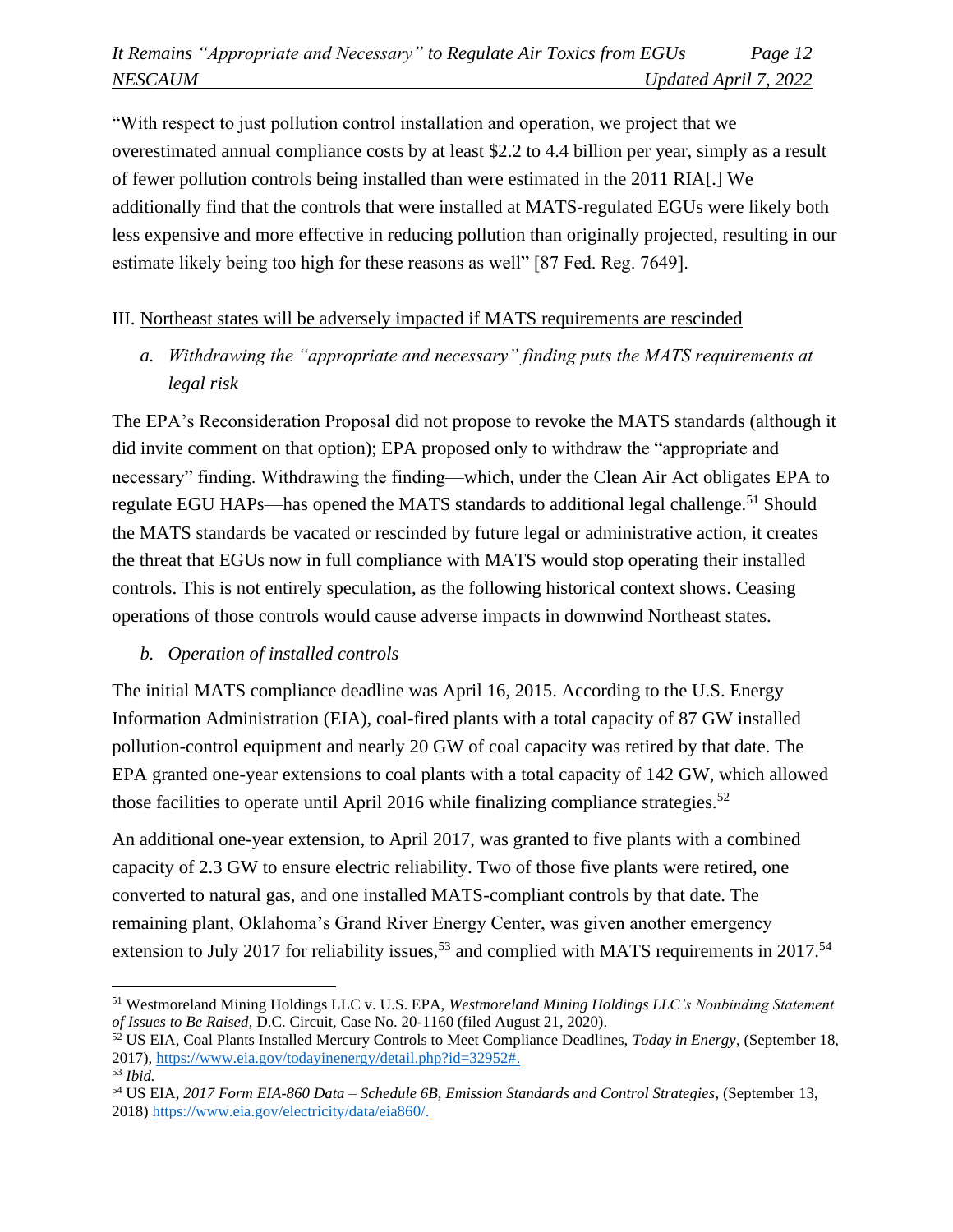There typically is a financial cost associated with operation of the controls used to remove regulated pollutants from EGU emissions.<sup>55</sup> As a result, there is an economic incentive for EGUs to discontinue operating pollution controls absent an enforceable obligation to do so under a permit, regulation, or court order.<sup>56</sup> A specific example is the coal-fired Montour Power Plant in Pennsylvania, where a company spokesperson stated that in 2015, it was much cheaper to buy allowances than run its already installed  $NO<sub>X</sub>$  controls.<sup>57</sup> The EPA identified another instance in which the NO<sub>X</sub> emission rate at Miami Fort Unit 7 in Ohio "*substantially increased* in 2019 compared to previous years" (emphasis in original) and that this was "likely due to the erosion of the existing incentive to optimize controls  $(i.e.,$  the ozone-season  $NO<sub>X</sub>$  allowance price has fallen so low that unit operators find it more economic to surrender additional allowances instead of continuing to operate pollution controls at an optimized level).<sup>58</sup> The EPA has more recently noted an instance of a power plant owner and operator shutting down selective catalytic reduction (SCR) controls for  $NO_X$  on several coal-fired steam units in Missouri after having purchased a large reserve of  $NO<sub>X</sub>$  allowance credits.<sup>59</sup>

Thus, there is precedent to expect that the coal-fired EGUs located in states without their own state rules requiring controls will not operate or will limit operation of the controls that they installed to comply with MATS requirements if that rule is no longer in effect. This is particularly likely for controls specific to mercury reduction, such as activated carbon injection and halogen (e.g., bromine) addition, that cost money to operate and that can be readily turned off without affecting compliance with other non-mercury pollution control obligations.

Given that the majority of the nation's coal-fired EGU capacity is located in states without statebased mercury controls—such as Indiana, Pennsylvania, Ohio, West Virginia, and Texas uncontrolled mercury emissions in the event of full or partial vacatur or repeal of MATS could be substantial. Several studies at a downwind monitoring site in western Maryland in relatively close proximity to coal-fired power plants in Ohio, Pennsylvania, and West Virginia have linked ambient mercury concentrations measured at the site with power plant emissions in upwind

<sup>&</sup>lt;sup>55</sup> Examples of these costs are for the purchase of control reagents, parasitic energy load to run the controls, and additional operation and maintenance of the control equipment.

 $56$  McNevin, T.F. Recent increases in nitrogen oxide (NO<sub>X</sub>) emissions from coal-fired electric generating units equipped with selective catalytic reduction, 66 *JAWMA* 66-75 (2016), DOI: 10.1080/10962247.2015.1112317. <sup>57</sup> O'Neill, J.M., *N.J. Air Quality Takes a Hit*, The Record (Bergen County, NJ), May 17, 2015 (quoting a company spokesperson, "[t]oday, the cost of using installed controls far exceeds the cost of obtaining allowances in the trading market.").

<sup>58</sup> 86 Fed. Reg. 23054 (April 30, 2021), at 23089.

<sup>59</sup> 87 Fed. Reg. 20036 (April 6, 2022), at 20122-20123.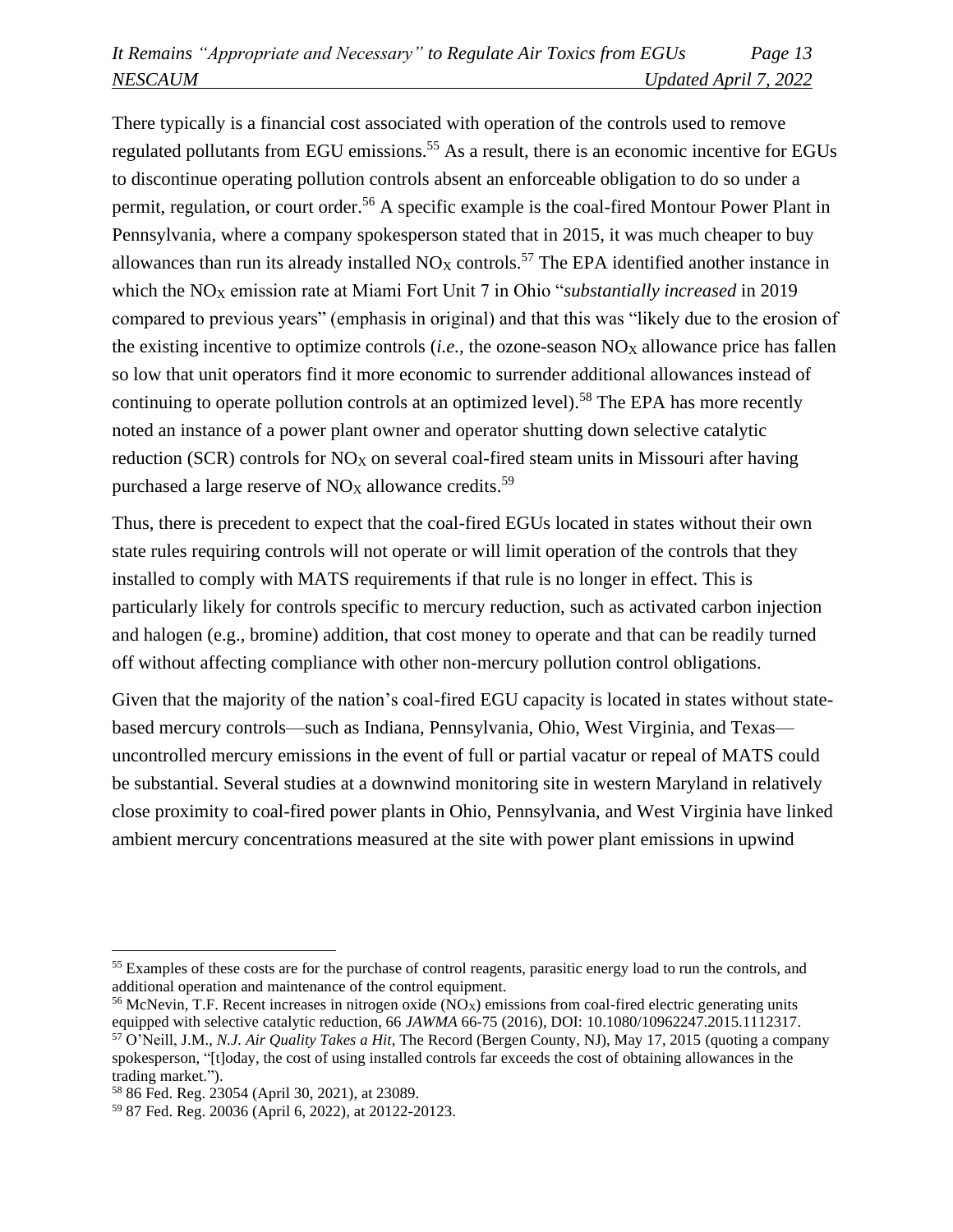states.<sup>60,61,62</sup> Uncontrolled mercury emissions from Pennsylvania's coal-fired EGUs are of particular concern to the NESCAUM states because Pennsylvania has numerous coal-fired EGUs and contributes significantly to mercury deposition in the NESCAUM states, due to its proximity to the region and prevailing weather patterns.<sup>63</sup>

## *c. Impacts of mercury deposition on natural resources*

As documented in recent studies, reductions in mercury emissions associated with implementation of state and federal rules have resulted in decreased mercury levels in waterbodies and in freshwater and saltwater fish. Examples of studies documenting those reductions include:

- Core sediment samples taken from the Great Lakes and nearby lakes showed a 20% mean decline in mercury accumulation attributable to domestic emissions reductions.<sup>64</sup>
- Mercury concentrations in largemouth bass and yellow perch in lakes in a mercury hotspot area of Massachusetts showed declines of 44% and 43%, respectively, between 1999 and 2011, a period in which major reductions in mercury air emissions from combustion sources occurred in the region. 65
- Concentration of mercury in bluefish collected off the North Carolina coast in 2011 was 43% lower than the concentration measured in 1972. The study noted that this reduction, approximately 10% per decade, "is similar to estimated reductions of mercury observed in atmospheric deposition, riverine input, seawater, freshwater lakes, and freshwater fish across northern North America." The study also cited eight additional studies conducted between 1973 and 2007 that confirm the decrease in mercury levels in bluefish captured in the Mid-Atlantic Bight (defined as the continental shelf waters from Cape Cod, Massachusetts, to Cape Hatteras, North Carolina) with decreasing U.S. mercury air

Multiple Lines of Evidence to Understand Reactive Mercury Concentrations and Chemistry in Hawai'i, Nevada, Maryland, and Utah, USA, 54 *Environ. Sci. Technol.* 7922-7931 (2020), DOI: 10.1021/acs.est.0c02283.

<sup>60</sup> Castro, M. S. and J. Sherwell. Effectiveness of Emission Controls to Reduce the Atmospheric Concentrations of Mercury, 49 *Environ. Sci. Technol.* 14000-14007 (2015).

<sup>61</sup> Cheng, I., L.M. Zhang, M. Castro, and H.T. Mao. Identifying Changes in Source Regions Impacting Speciated Atmospheric Mercury at a Rural Site in the Eastern United States, 74 *J. Atmos. Sciences* 2937-2947 (2017). <sup>62</sup> Luippold, A., M. Sexauer Gustin, S.M. Dunham-Cheatham, M. Castro, W. Luke, S. Lyman, and L. Zhang. Use of

<sup>63</sup> NESCAUM, *Sources of Mercury Deposition in the Northeast United States*, Boston, MA (2008), at 18 (showing that Pennsylvania contributed approximately 22 percent of all U.S. domestic mercury deposition in New York and the six New England states, even prior to when the NESCAUM states began to reduce their own power plant mercury emissions). Available a[t http://www.nescaum.org/documents/nescaum-sources-of-hg-depo-in](http://www.nescaum.org/documents/nescaum-sources-of-hg-depo-in-northeast_2008-final.pdf/)[northeast\\_2008-final.pdf/.](http://www.nescaum.org/documents/nescaum-sources-of-hg-depo-in-northeast_2008-final.pdf/)

<sup>64</sup> Drevnick, P.E., *et al*., Spatial and Temporal Patterns of Mercury Accumulation in Lacustrine Sediments across the Laurentian Great Lakes Region, 161 *Environ. Pollut.* 252-260 (2012), DOI: 10.1016/j.envpol.2011.05.025.

<sup>65</sup> Hutcheson, M.S., C.M. Smith, J. Rose, C. Batdorf, O. Pancorbo, C.R. West, J. Strube, and C. Francis. Temporal and Spatial Trends in Freshwater Fish Tissue Mercury Concentrations Associated with Mercury Emissions Reductions, 48 *Environ. Sci. Technol.* 2193-2202 (2014), DOI: 10.1021/es404302m.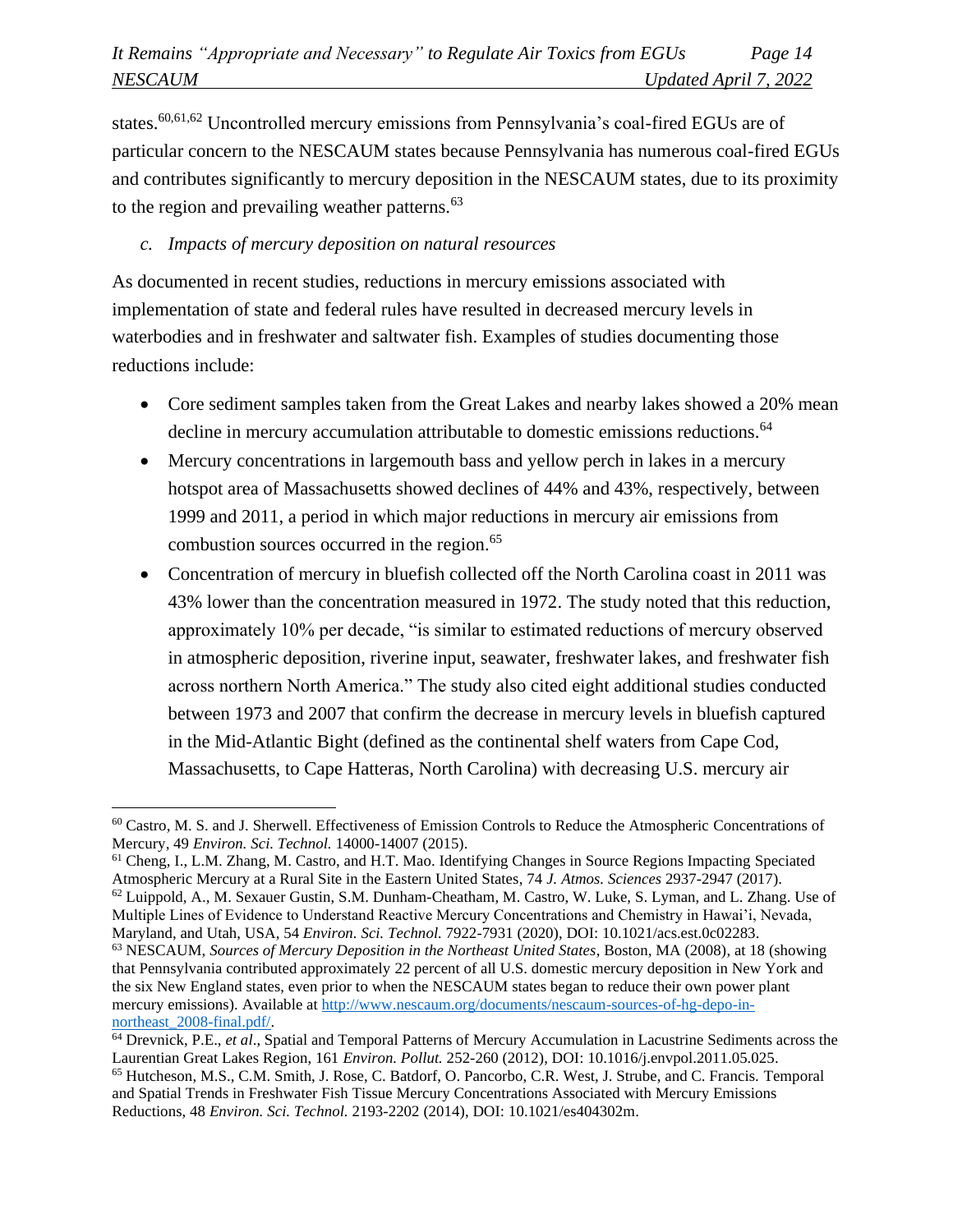emissions.<sup>66</sup>

• Long term research at an experimental lake in northwestern Ontario clearly demonstrated that reductions in mercury loadings resulted in rapid decreases in methylmercury concentrations in large-bodied fish populations within 8 years. <sup>67</sup> Therefore, mercury emission controls can have relatively near-term benefits for fish consumers, whether the loading reduction comes from reduced direct atmospheric deposition or from runoff. A modeling study of projected mercury concentration reductions in fish tissue in a New Hampshire freshwater lake resulting from reduced atmospheric mercury deposition reached a similar conclusion.<sup>68</sup>

Decreases in mercury contamination of fish are associated with human health benefits, as discussed in the following subsection. In addition, a reduction in mercury contamination will decrease the detrimental impacts on fish and fish-eating wildlife, including:

- Impacts on insectivorous terrestrial species such as songbirds,  $69$  bats, spiders, and amphibians;
- Reproductive effects, including deficits in sperm and egg formation, histopathological changes in testes and ovaries, and disruption of reproductive hormone synthesis in several fish species, including trout, bass (large and smallmouth), northern pike, carp, walleye and salmon;<sup>70</sup>
- Significant adverse effects in breeding loons,<sup>71</sup> including behavioral (reduced nestsitting), physiological (flight feather asymmetry), and reproductive (chicks fledged/territorial pair) effects and reduced survival; and

<sup>66</sup> Cross, F.A., D.W. Evans, and R.T. Barber. Decadal Declines of Mercury in Adult Bluefish (1972–2011) from the Mid-Atlantic Coast of the U.S.A., 49 *Environ. Sci. Technol.* 9064–9072 (2015), DOI: 10.1021/acs.est.5b01953.

<sup>67</sup> Blanchfield, P.J., *et al.* Experimental evidence for recovery of mercury-contaminated fish populations, 601 *Nature* 74-78 (2022), DOI: 10.1038/s41586-021-04222-7.

<sup>68</sup> Vijayaraghavan, K., L. Levin, L. Parker, G. Yarwood, and D. Streets. Response to Fish Tissue Mercury in a Freshwater Lake to Local, Regional, and Global Changes in Mercury Emissions, 33 *Environ. Toxicology and Chemistry* 1238–1247 (2014).

<sup>69</sup> Jackson, A.K., D.C. Evers, E.M. Adams, D.A. Cristol, C. Eagles-Smith, S.T. Edmonds, C.E. Gray, B. Hoskins, O.P. Lane, A. Sauer, and T. Tear. Songbirds as sentinels of mercury in terrestrial habitats of eastern North America, 24 *Ecotoxicology* 453-467 (2015), DOI: 10.1007/s10646-014-1394-4.

<sup>70</sup> Depew, D.C., N. Basu, N.M. Burgess, L.M. Campbell, E.W. Devlin, P.E. Drevnick, C.R. Hammerschmidt, C.A. Murphy, M.B. Sandheinrich, and J.G. Wiener. Toxicity Of Dietary Methylmercury To Fish: Derivation Of Ecologically Meaningful Threshold Concentrations, 31 *Environmental Toxicology and Chemistry* 1536–1547 (2012).

<sup>&</sup>lt;sup>71</sup> Depew, D.C., N. Basu, N.M. Burgess, L.M. Campbell, D.C. Evers, K.A. Grasman, and A.M. Scheuhammer. Derivation of Screening Benchmarks for Dietary Methylmercury Exposure for the Common Loon (*Gavia Immer*): Rationale for Use in Ecological Risk Assessment, 31 *Environmental Toxicology and Chemistry* 2399–2407 (2012).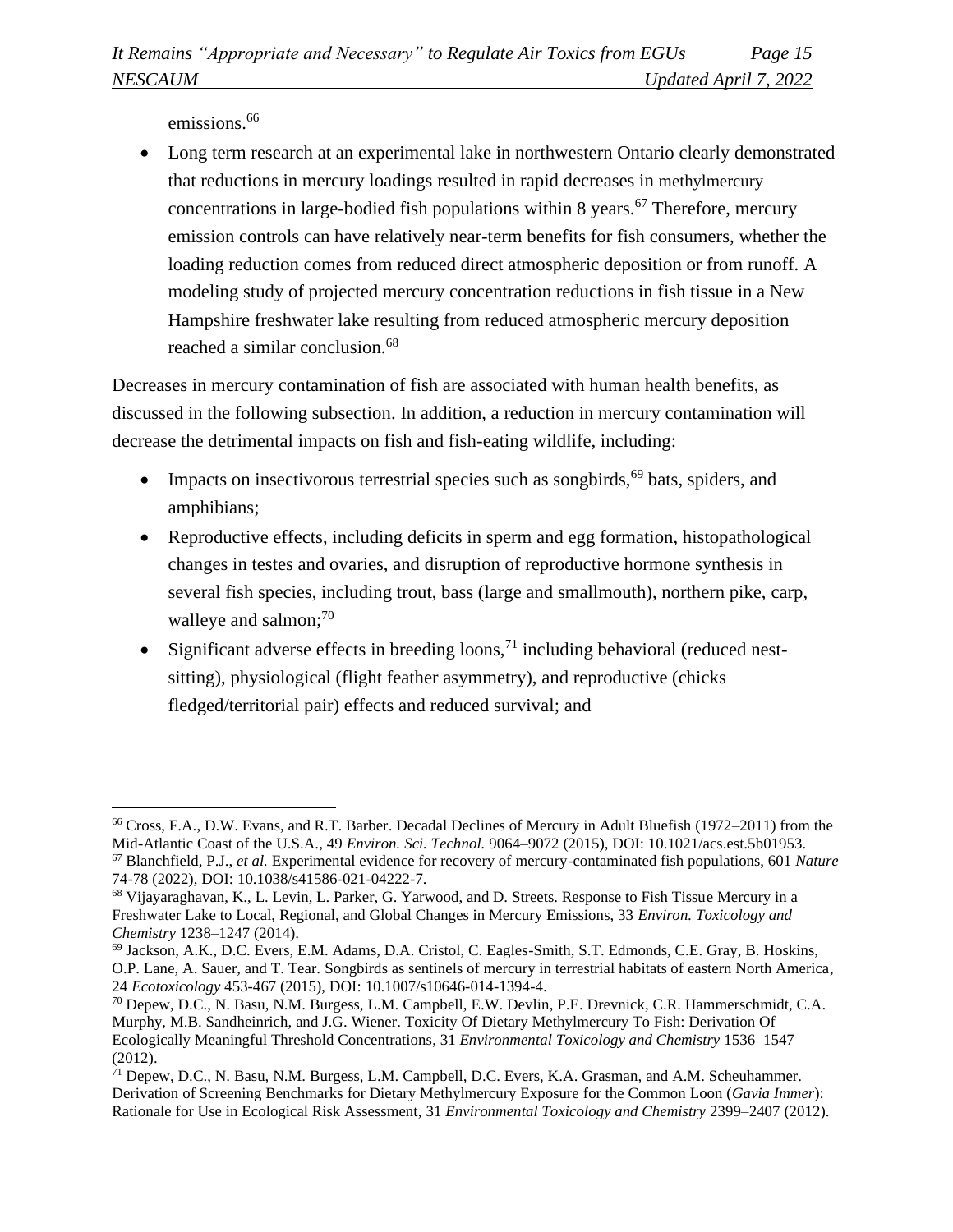• Effects on the white ibis and other piscivorous bird species, including decreased foraging efficiency, decreased reproductive success and altered pair behavior, resulting in a reduction in fledglings.<sup>72</sup>

Mercury contamination of fishing areas, largely due to atmospheric mercury deposition, has led many states, including the NESCAUM member states, to issue widespread fish consumption advisories. Advisories warn residents, particularly women of child bearing age, to avoid or severely curtail fish consumption. Wildlife are not able to choose to avoid these exposures. For example, a study of lake-nesting bald eagles in Maine found that their nestlings had mercury concentrations exceeding levels associated with adverse health effects in other bird species, and the primary source of mercury to the lakes was from atmospheric deposition.<sup>73</sup> Without MATS to limit these mercury emissions, the Northeast states will have little chance to address these persistent harms to the region's natural resources caused by EGUs located upwind and outside the region.

## *d. Impacts of mercury deposition on human health*

As discussed above, emitted mercury, when deposited in or carried into waterbodies, is readily converted to methylmercury (MeHg), a particularly toxic and persistent form of mercury. MeHg bioconcentrates in the food chain, and, as a result, mercury levels in fish tissue can be as much as 10 to 100 million times greater than concentrations in water.<sup>74</sup> Therefore, consumption of fish, including freshwater fish and saltwater fish and shellfish, are the major route of human exposure to mercury.

Human health effects linked to mercury exposure include the following:

- Children exposed to MeHg during a mother's pregnancy can experience persistent and lifelong IQ and motor function deficits. There is no known threshold below which these effects do not occur. 75
- In adults, high levels of MeHg exposure have been associated with adverse

<sup>72</sup> For additional information on identified environmental impacts of mercury in the environment, *see* US EPA, *Regulatory Impact Analysis for the Final Mercury and Air Toxics Standards*, EPA-452/R-11-011 (December 2011), Chapter 4.

<sup>73</sup> DeSorbo, C.R., N.M. Burgess, C.S. Todd, D.C. Evers, R.A. Bodaly, B.H. Massey, S.E. Mierzykowski, C.P. Persico, R.B. Gray, W.E. Hanson, D.E. Meattey, and K.J. Regan. Mercury concentrations in bald eagles across an impacted watershed in Maine, USA, 627 *Science of the Total Environment* 1515-1527 (2018), DOI: 10.1016/j.scitotenv.2018.01.023.

<sup>74</sup> Driscoll, C.T., Y.-J. Han, C. Chen, D. Evers, K.F. Lambert, T. Holsen, N. Kamman, and R. Munson. Mercury Contamination on Remote Forest and Aquatic Ecosystems in the Northeastern U.S.: Sources, Transformations, and Management Options, 57 *BioScience* 17-28 (2007).

<sup>75</sup> Grandjean, P. and M. Bellanger. Calculation of the Disease Burden Associated with Environmental Chemical Exposures: Application of Toxicological Information in Health Economic Estimation, 16 *Environ. Health*, 123 (2017), DOI: 10.1186/s12940-017-0340-3.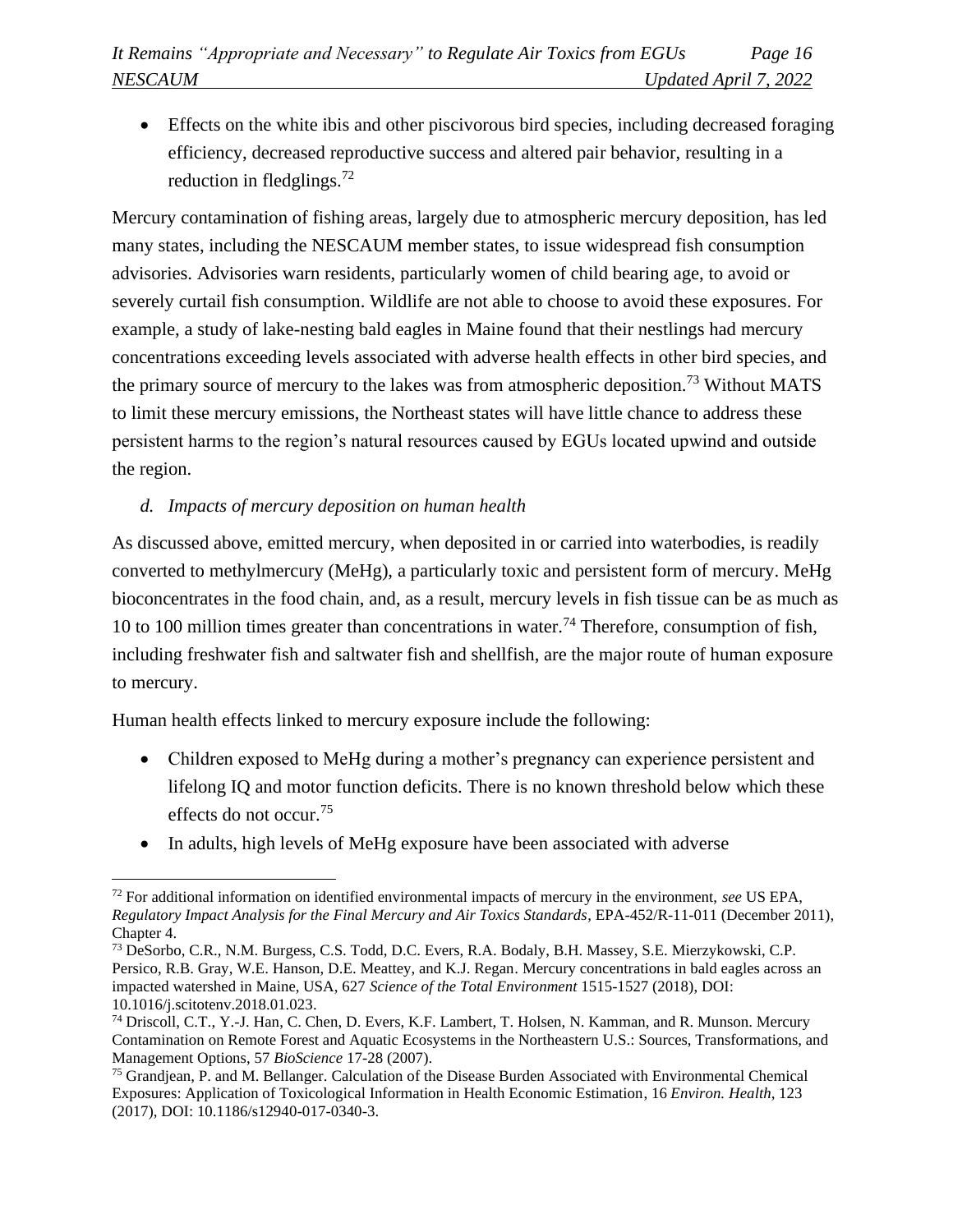cardiovascular and hypertensive effects, including increased risk of fatal heart attacks.76,77,78

• Other adverse health effects of MeHg exposure that have been identified in the scientific literature include neurological effects,  $79,80$  endocrine disruption,  $81$  diabetes risk,  $82$  and compromised immune function.<sup>83</sup>

EPA's Regulatory Impact Analysis (RIA) in support of the 2011 MATS rule only monetized the effect of loss of IQ points for a certain subset of the exposed U.S. population. However, it is important that all of the health impacts listed above be carefully evaluated in any regulatory action that may increase mercury exposures.<sup>84,85</sup> The TSD for the 2022 Reaffirmation monetized an additional methylmercury health endpoint, myocardial infarction (MI) mortality. Consideration of cardiovascular effects is particularly critical. In 2011, a group of experts convened by EPA found "the body of evidence exploring the link between MeHg and acute myocardial infarction (MI) to be sufficiently strong to support its inclusion in future benefits analyses, based both on direct epidemiological evidence of an MeHg–MI link and on MeHg's association with intermediary impacts that contribute to MI risk."86

<sup>76</sup> Genchi G., M.S. Sinicropi, A. Carocci, G. Lauria, and A. Catalano. Mercury Exposure and Heart Diseases, 14 *Int. J. Environ. Res. Public Health* 74 (2017), DOI:10.3390/ijerph14010074.

 $77$  Hu, X.F., K. Singh, and H.M. Chan. Mercury Exposure, Blood Pressure, and Hypertension: A Systematic Review and Dose-Response Meta-analysis, 126 *Environmental. Health Perspecti*ves 076002 (2018).

<sup>78</sup> Nedellec, V. and A. Rabl. Costs of Health Damage from Atmospheric Emissions of Toxic Metals: Part 2— Analysis for Mercury and Lead, 36 *Risk Analysis* 2096-2104 (2016), DOI: 10.1111/risa.

<sup>79</sup> Orenstein, S.T., S.W. Thurston, D.C. Bellinger, J.D. Schwartz, C.J. Amarasiriwardena, L.M. Altshul, and S.A. Korrick. Prenatal Organochlorine and Methylmercury Exposure and Memory and Learning in School-Age Children in Communities Near the New Bedford Harbor Superfund Site, Massachusetts, 122 *Environ. Health Perspectives* 1253-1259 (2014).

<sup>80</sup> Dickerson, A.S., M.H. Rahbar, A.V. Bakian, D.A. Bilder, R.A. Harrington, S. Pettygrove, R.S. Kirby, M.S. Durkin, I. Han, L.A. Moyé 3rd, D.A. Pearson, M.S. Wingate, and W.M. Zahorodny. Autism spectrum disorder prevalence and associations with air concentrations of lead, mercury, and arsenic, 188 *Environ. Monit. Assess*. 407 (2016), DOI: 10.1007/s10661-016-5405-1.

<sup>81</sup> Tan, S.W., J.C. Meiller, and K.R. Mahaffey. The endocrine effects of mercury in humans and wildlife, *Crit. Rev. Toxicol.* 39 (3), 228−269 (2009).

<sup>&</sup>lt;sup>82</sup> He, K., P. Xun, K. Liu, S. Morris, J. Reis, and E. Guallar. Mercury exposure in young adulthood and incidence of diabetes later in life: the CARDIA trace element study, 36 *Diabetes Care* 1584−1589 (2013).

<sup>83</sup> Nyland, J. F., M. Fillion, R. Barbosa, Jr., D.L. Shirley, C. Chine, M. Lemire, D. Mergler, and E.K. Silbergeld. Biomarkers of methylmercury exposure and immunotoxicity among fish consumers in the Amazonian Brazil, 119 *Environ. Health Perspect*. 1733− 1738 (2011).

<sup>84</sup> Sunderland, E.M., C.T. Driscoll, Jr., J.K. Hammitt, P. Grandjean, J.S. Evans, J.D. Blum, C.Y. Chen, D.C. Evers, D.A. Jaffe, R.P. Mason, S. Goho, and W. Jacobs. Benefits of Regulating Hazardous Air Pollutants from Coal and Oil-Fired Utilities in the United States, 50 *Environ. Sci. Tech*. 2117-2120 (2016).

<sup>85</sup> Giang, A. and N.E. Selin. Benefits of Mercury Controls for the United States, 113 *Proceedings of the Nat'l Acad. of Sci*. 286-291 (2016).

<sup>86</sup> Roman, H.A., T.L. Walsh, B.A. Coull, E. Dewailly, E. Guallar, D. Hattis, K. Mariën, J. Schwartz, A.H. Stern, J.K. Virtanen, and G. Rice. Evaluation of the Cardiovascular Effects of Methylmercury Exposures: Current Evidence Supports Development of a Dose–Response Function for Regulatory Benefits Analysis, 119 *Environ. Health Perspect.* 607–614 (2011).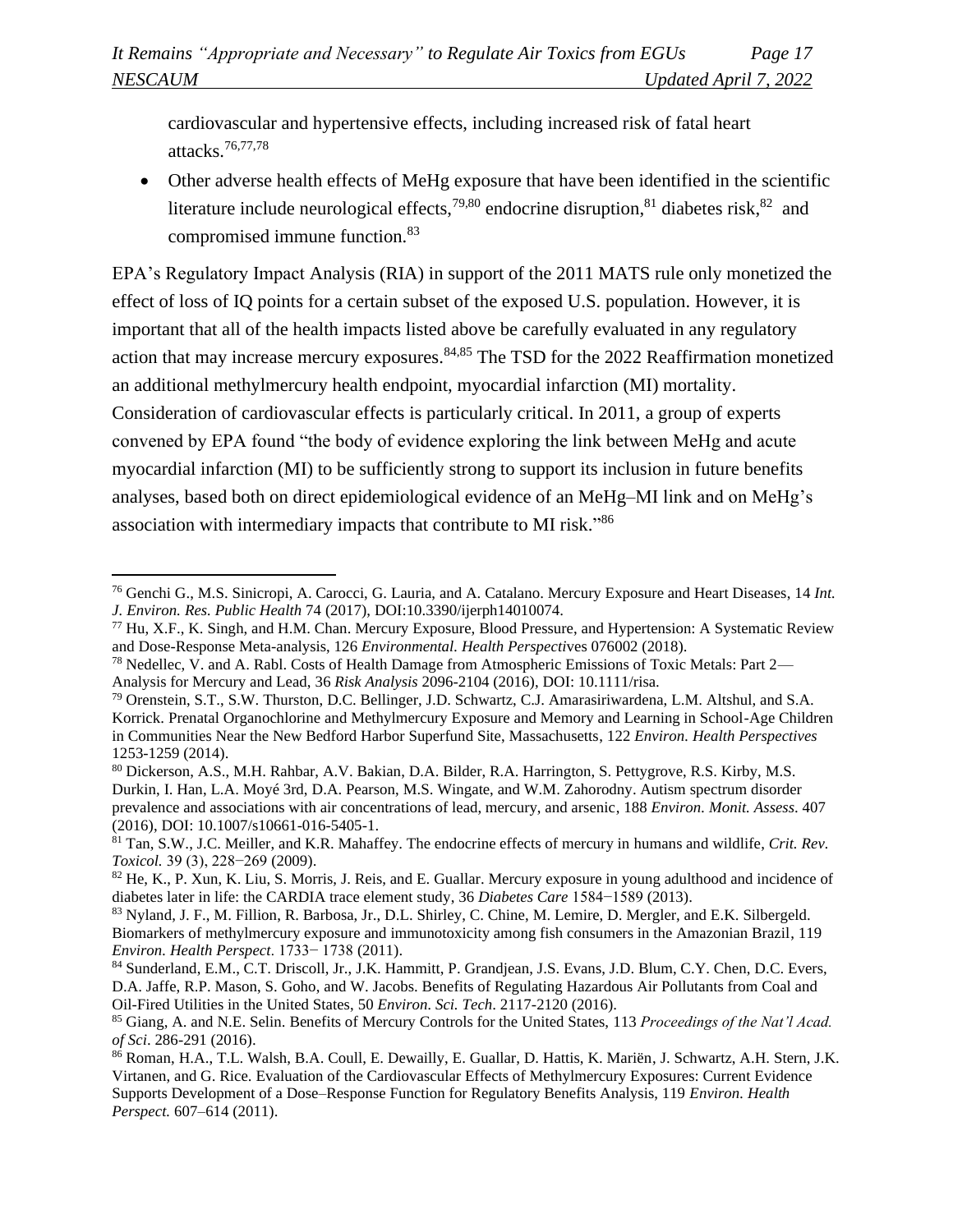Note that fish with high MeHg levels also frequently have high levels of heart protective omega-3 fatty acids.<sup>87</sup> That correlation tends to mask the cardiovascular effects of MeHg in epidemiological studies and has made the development of quantitative risk factors for the MeHg-MI link more challenging. However, as discussed below, monetizing MI reductions associated with reduction in MeHg exposures significantly increases the quantified benefits associated with the MATS rule.

As previously noted, a recent study convincingly linked decreased levels decreased mercury air emissions with decreased concentrations of MeHg in bluefish captured in the Mid-Atlantic Bight (the continental shelf waters from Cape Cod, Massachusetts, to Cape Hatteras, North Carolina).<sup>88</sup> The study's authors concluded that, assuming that bluefish are representative of other marine predators, reduced mercury releases will result in lower mercy public mercury exposures associated with eating marine fish. Those reductions in mercury intakes will likely have the largest benefit for women living in Atlantic coastal areas, who have, on average, higher mean mercury blood levels than other U.S. women of child-bearing age, as documented in the National Health and Nutrition Examination Survey.<sup>89</sup>

Consistent with the bluefish findings, another study found declining mercury concentrations in bluefin tuna in the Northwest Atlantic Ocean, and the declines paralleled decreases in North American mercury emissions being exported to the North Atlantic.<sup>90</sup> Because tuna species collectively provide more mercury ( $\sim$ 40%) to the U.S. population than any other source, <sup>91</sup> it is clear that there will be significant health and economic benefits associated with saltwater fish consumption that come from reducing U.S. EGU mercury emissions.

The 2022 Reaffirmation Proposal estimated that the MI-mortality benefit associated with implementation of the MATS rule implementation was nearly \$720 million per year [87 Fed. Reg. 7646]. The absence of MATS would put at risk public health in the Northeast states from the consumption of mercury-tainted fish, while diminishing the important health benefits of a

Concentrations and Fish Consumption in Women of Child Bearing Age in the United States Using NHANES Data from 1999–2010, 16 *Environ. Health* 10-20 (2017), DOI: 10.1186/s12940-017-0218-4.

<sup>87</sup> Mahaffey, K.R., R.P. Clickner, and R.A. Jeffries. Methylmercury and Omega-3 Fatty Acids: Co-occurrence of Dietary Sources with Emphasis on Fish and Shellfish, 107 *Environ. Res.* 20–29 (2018).

<sup>88</sup> Cross, F.A., D.W. Evans, and R.T. Barber. Decadal Declines of Mercury in Adult Bluefish (1972–2011) from the Mid-Atlantic Coast of the U.S.A., 49 *Environ. Sci. Technol.* 9064–9072 (2015), DOI: 10.1021/acs.est.5b01953. <sup>89</sup> Cusack, L.K., E. Smit, M.L. Kile, and A.K. Harding*.* Regional and Temporal Trends in Blood Mercury

<sup>90</sup> Lee, C.-S., M.E. Lutcavage, E. Chandler, D.J. Madigan, R.M. Cerrato, and N.S. Fisher. Declining Mercury Concentrations in Bluefin Tuna Reflect Reduced Emissions to the North Atlantic Ocean, 50 *Environ. Sci. Technol.* 12825-12830 (2016), DOI: 10.1021/acs.est.6b04328.

<sup>&</sup>lt;sup>91</sup> Sunderland, E.M. Mercury exposure from domestic and imported estuarine and marine fish in the U.S. seafood market, 115 *Environ. Health Perspect.* 235−242 (2007); *see also* Sunderland, E.M., M. Li, and K. Ballard. Decadal Changes in the Edible Supply of Seafood and Methylmercury Exposure in the United States, 126:1 *Environ. Health Perspect.* 017006-1 (2018), DOI: 10.1289/EHP2644.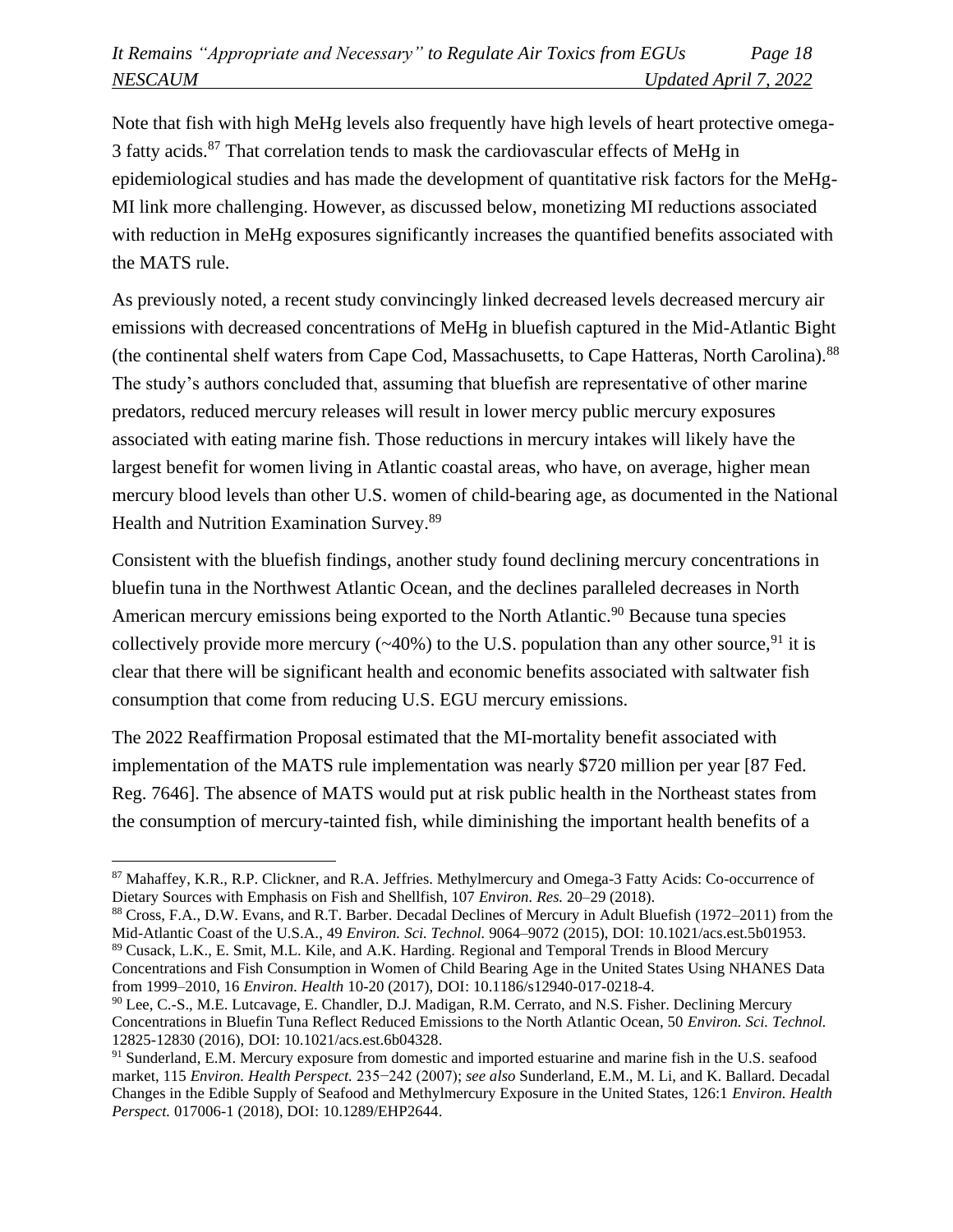diet that includes fish. In addition, the vitality of the Northeast's marine fisheries is put at risk, threatening the future prospects of an already stressed but economically important component of the Northeast states' economies.<sup>92</sup>

#### *e. Impacts on compliance with other Clean Air Act requirements*

The EPA incorporated MATS into its 2011 emissions modeling platform that projects emission baselines into the future.<sup>93</sup> States relied upon these projections in developing pollution control strategies to attain and maintain national ambient air quality standards (NAAQS). For example, Connecticut included EPA's 2017 baseline projections for emissions of  $NO<sub>X</sub>$ , which include MATS reductions, in an ozone state implementation plan (SIP) submittal.<sup>94</sup> While MATS may not specifically require limitations on  $NO<sub>X</sub>$  as an ozone precursor, EPA has included the program in its projections because of its impact on reducing ozone precursor emissions in Connecticut and upwind states. Similarly, EPA has previously credited sulfur dioxide and particulate matter reductions from MATS in concluding that these would help eastern states meet the daily and annual fine particulate matter NAAQS with no additional controls needed.<sup>95</sup> Removal of MATS alters those projections and undermines the states' ability to achieve the relied-upon reductions associated with MATS to help attain and maintain compliance with the ozone and particulate matter national ambient air quality standards.

In addition to the national ambient air quality standards, EPA requires states to develop longterm strategies that address visibility-impairing haze in designated federally protected national parks and wilderness areas ("Class I areas"<sup>96</sup>), and these strategies must consider "Emission" reductions due to ongoing air pollution control programs[.]<sup>"97</sup> As part of these considerations,

<sup>92</sup> Unsworth, R.E., H. Balestero, S. Chivukula, M. Flight, E. Horsch, and C. Smith (Industrial Economics, Inc.), *The Economic Benefits of the Mercury and Air Toxics Standards (MATS) Rule to the Commercial and Recreational Fishery Sectors of Northeast and Midwest States* (2019), Doc. ID No. EPA–HQ–OAR–2018–0794–1175. Available at: [https://www.regulations.gov/comment/EPA-HQ-OAR-2018-0794-1175.](https://www.regulations.gov/comment/EPA-HQ-OAR-2018-0794-1175)

<sup>93</sup> US EPA, *Technical Support Document (TSD) Preparation of Emissions Inventories for the Version 6.2, 2011 Emissions Modeling Platform*, (August 2015). Available a[t https://www.epa.gov/sites/production/files/2015-](https://www.epa.gov/sites/production/files/2015-10/documents/2011v6_2_2017_2025_emismod_tsd_aug2015.pdf) [10/documents/2011v6\\_2\\_2017\\_2025\\_emismod\\_tsd\\_aug2015.pdf.](https://www.epa.gov/sites/production/files/2015-10/documents/2011v6_2_2017_2025_emismod_tsd_aug2015.pdf)

<sup>94</sup> Connecticut Department of Energy and Environmental Protection, *8-Hour Ozone Attainment Demonstration for the Connecticut Portion of the New York-Northern New Jersey-Long Island (NY-NJ-CT) Nonattainment Area, Technical Support Document, Enclosure A, Revision to Connecticut's State Implementation Plan* (August 2017). Available at

<https://www.ct.gov/deep/lib/deep/air/ozone/ozoneplanningefforts/SouthwestConnecticutAttainmentSIPFINAL.pdf> (*see* pp. 56-57).

<sup>95</sup> US EPA, *Regulatory Impact Analysis for the Final Revisions to the National Ambient Air Quality Standards for Particulate Matter*, EPA-452/R-12-005 (December 2012). Available at [https://www3.epa.gov/ttnecas1/regdata/RIAs/finalria.pdf.](https://www3.epa.gov/ttnecas1/regdata/RIAs/finalria.pdf)

<sup>96</sup> "Class I areas" are national parks larger than 6,000 acres and national wilderness areas larger than 5,000 acres that were in existence when the Clean Air Act was amended in 1977. *See* National Park Service, *Class I Areas*, <https://www.nps.gov/subjects/air/class1.htm> (accessed March 22, 2019).

 $97\overline{40}$  CFR 51.308(f)(2).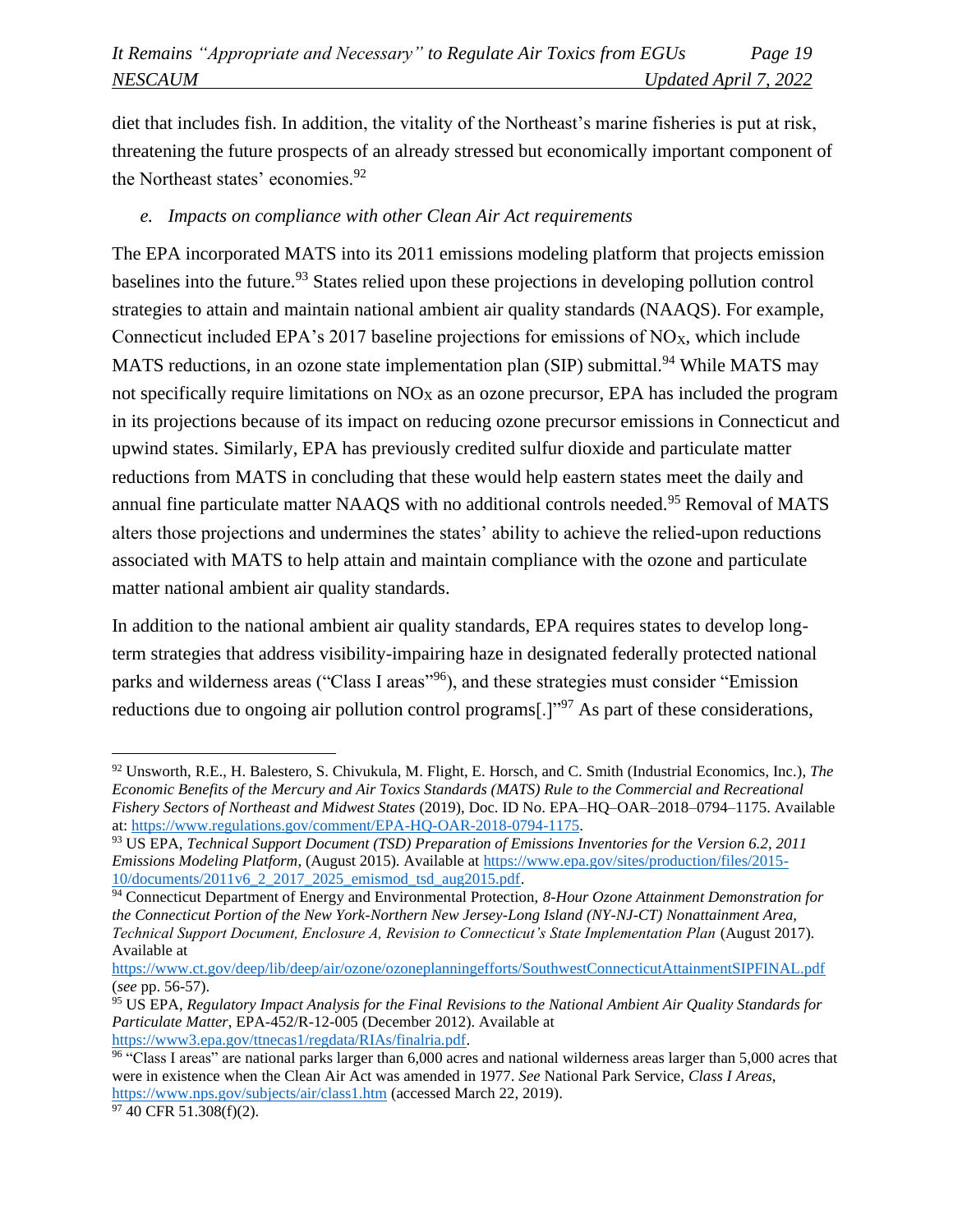EPA requires states with Class I areas to include MATS among the federal measures that they use to establish reasonable progress goals in their state haze plans.<sup>98</sup> In the NESCAUM region, four states have Class I areas – Maine, New Hampshire, New Jersey, and Vermont. Removal of MATS will hinder the ability of these and other states with Class I areas to achieve the reasonable progress goals in their haze plans.

# IV. Co-benefits and non-monetized benefits of the MATS rule

The EPA's 2019 Reconsideration Proposal adopted for the first time a cost-benefit approach in which benefits that can be monetized were virtually the only factors considered in its "appropriate and necessary" finding. This overly constrained EPA's approach to one narrow slice of the full benefits reasonably attributable to MATS. EPA also for the first time dismissed the substantial "co-benefits" from reductions in other air pollutants, most notably fine particulate matter, based on the assertion that these are not the intended target of MATS, therefore cannot be meaningfully considered. Neither of those drastic changes are consistent with good practice in economic analysis,<sup>99</sup> and both contradict the federal government's own guidance in conducting a regulatory impact analysis. The 2022 Proposed Affirmation reverses EPA's position on both of those issues. The finding uses a totality-of-the-circumstances approach that includes monetized and non-monetized benefits. The benefits of both HAP reductions alone and HAP reductions plus co-benefits are compared with costs in that analysis.

## *a. Non-monetized benefits of HAP reductions*

The EPA's 2011 RIA for the MATS rule monetized only one exposure-health endpoint, loss of IQ points in children who were exposed prenatally to MeHg via maternal ingestion of selfcaught freshwater fish. The RIA stated that that endpoint was used because of "the availability of thoroughly-reviewed, high-quality epidemiological studies assessing IQ or related cognitive outcomes suitable for IQ estimation, and the availability of well-established methods and data for economic valuation of avoided IQ deficits."<sup>100</sup>

In the 2011 RIA, EPA did not attempt to monetize the benefits of reducing risks of any of the other health and environmental endpoints associated with exposure to MeHg that are listed above, including the increased risk of myocardial infarction in adults. It also did not monetize the benefits associated with a reduction in MeHg in saltwater fish and in commercially

<sup>98</sup> 82 Fed. Reg. 3078-3129 (January 10, 2017), at 3092.

<sup>99</sup> Aldy, J., M. Kotchen, M. Evans, M. Fowlie, A. Levinson, and K. Palmer. Deep Flaws in a Mercury Regulatory Analysis, 368 *Science* 247-248 (2020), DOI: 10.1126/science.aba7932.

<sup>100</sup> US EPA, *Regulatory Impact Analysis for the Final Mercury and Air Toxics Standards*, EPA-452/R-11-011 (December 2011), Chapter 4.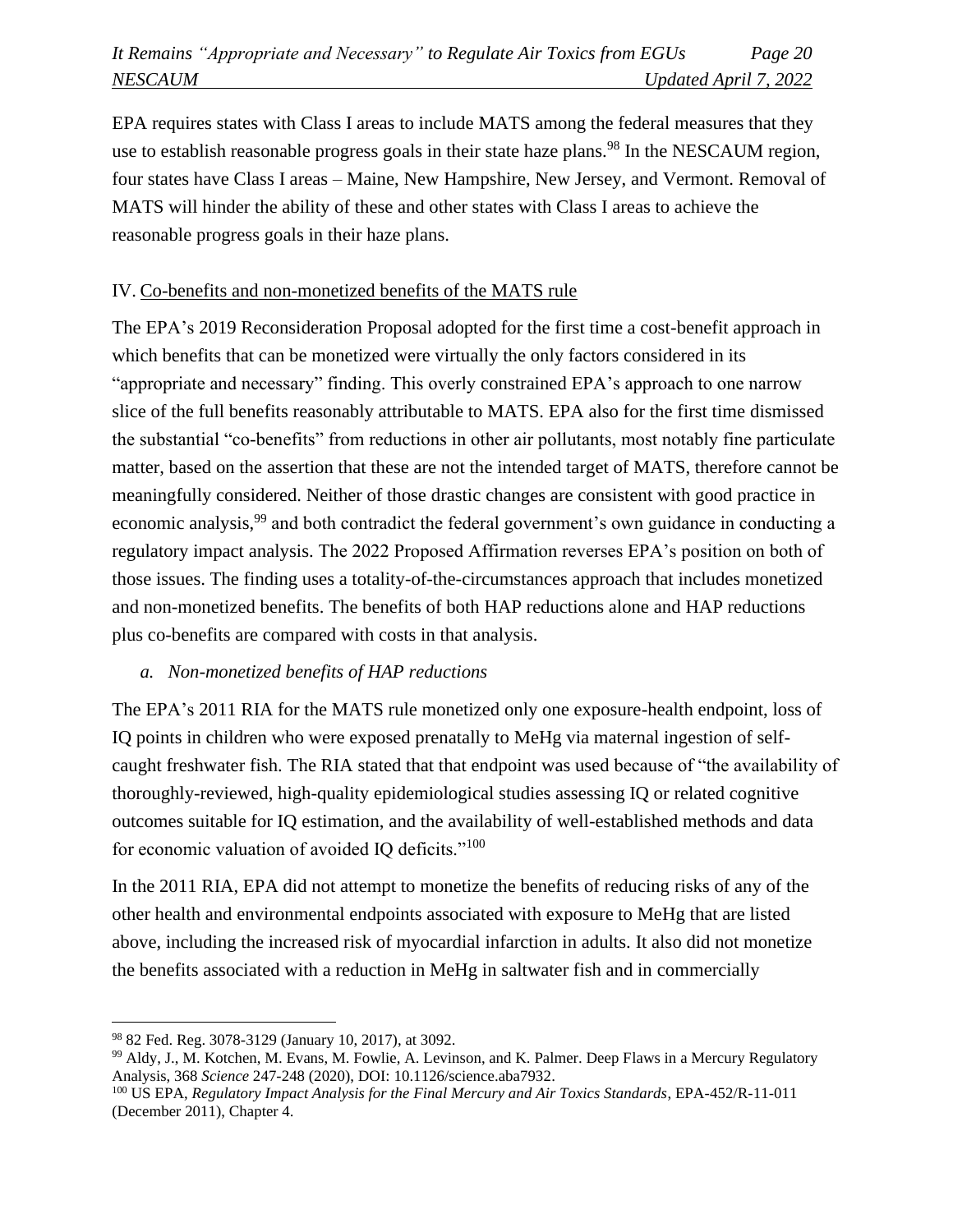purchased fish. The RIA states that EPA did not attempt to monetize those pathways for two reasons: "(1) for self-caught saltwater fish, we are unable to estimate the reduction in fish tissue methylmercury that would be associated with reductions in mercury deposition from U.S. EGUs, and (2) for commercially purchased ocean fish, it is nearly impossible to determine the source of the methylmercury in those fish, and thus we could not attribute mercury levels to U.S. EGUs." 101

The  $TSD^{102}$  for the 2022 Reaffirmation Proposal monetizes an additional pathway, exposure of the general U.S. population to methylmercury from the consumption of commercially-sourced fish, and an additional health endpoint, myocardial infarction mortality (MI-mortality). While NESCAUM recognizes that there are uncertainties in quantifying these exposures, it is essential that these pathways be included in any benefit analysis, because they are the main MeHg exposure pathways for most of the U.S. population. NESCAUM also encourages EPA to monetize additional exposure pathways and endpoints as sufficient data are available.

# *b. Expanded quantitative analyses of the benefits of HAP reductions*

Several studies have estimated the benefits of reductions in exposures to MeHg associated with lower EGU emissions that yielded benefit estimates considerably higher than those calculated in EPA's 2011 RIA, including:

- A calculation of societal costs associated with exposure to MeHg in the U.S., including costs borne by the health care system, by the individual and the household, and by employers and insurers. Those costs were valued at \$4.8 billion per year.<sup>103</sup>
- Using a probabilistic model, researchers calculated that a 10% reduction in the U.S. population's exposure to MeHg would be associated with a savings of \$860 million per year, based on reductions in fatal heart attacks and IQ gains.<sup>104</sup>
- A 2005 NESCAUM analysis calculated that the health benefits to the public associated with reduced EGU mercury emissions would be as high as \$4.9 billion (2000\$) per year. This analysis, which included health endpoints (e.g., cardiovascular effects and premature mortality) and exposure pathways (e.g., ocean-caught fish) that were not

<sup>101</sup> *Ibid.*

<sup>102</sup> US EPA, *National-Scale Mercury Risk Estimates for Cardiovascular and Neurodevelopmental Outcomes for the National Emission Standards for Hazardous Air Pollutants: Coal- and Oil-Fired Electric Utility Steam Generating Units—Revocation of the 2020 Reconsideration, and Affirmation of the Appropriate and Necessary Supplemental Finding; Notice of Proposed Rulemaking*, Memo to Docket ID No. EPA-HQ-OAR-2018-0794 (September 2, 2021). <sup>103</sup> Grandjean, P. and M. Bellanger. Calculation of the Disease Burden Associated with Environmental Chemical

Exposures: Application of Toxicological Information in Health Economic Estimation, 16 *Environ. Health* 123 (2017), DOI: 10.1186/s12940-017-0340-3.

<sup>104</sup> Rice, G.E., J.K. Hammitt, and J.S. Evans*.* A Probabilistic Characterization of the Health Benefits of reducing Methyl Mercury Intake in the United States, 44 *Environ. Sci. Technol.* 5216-5224 (2010), DOI:10.1021/es903359u.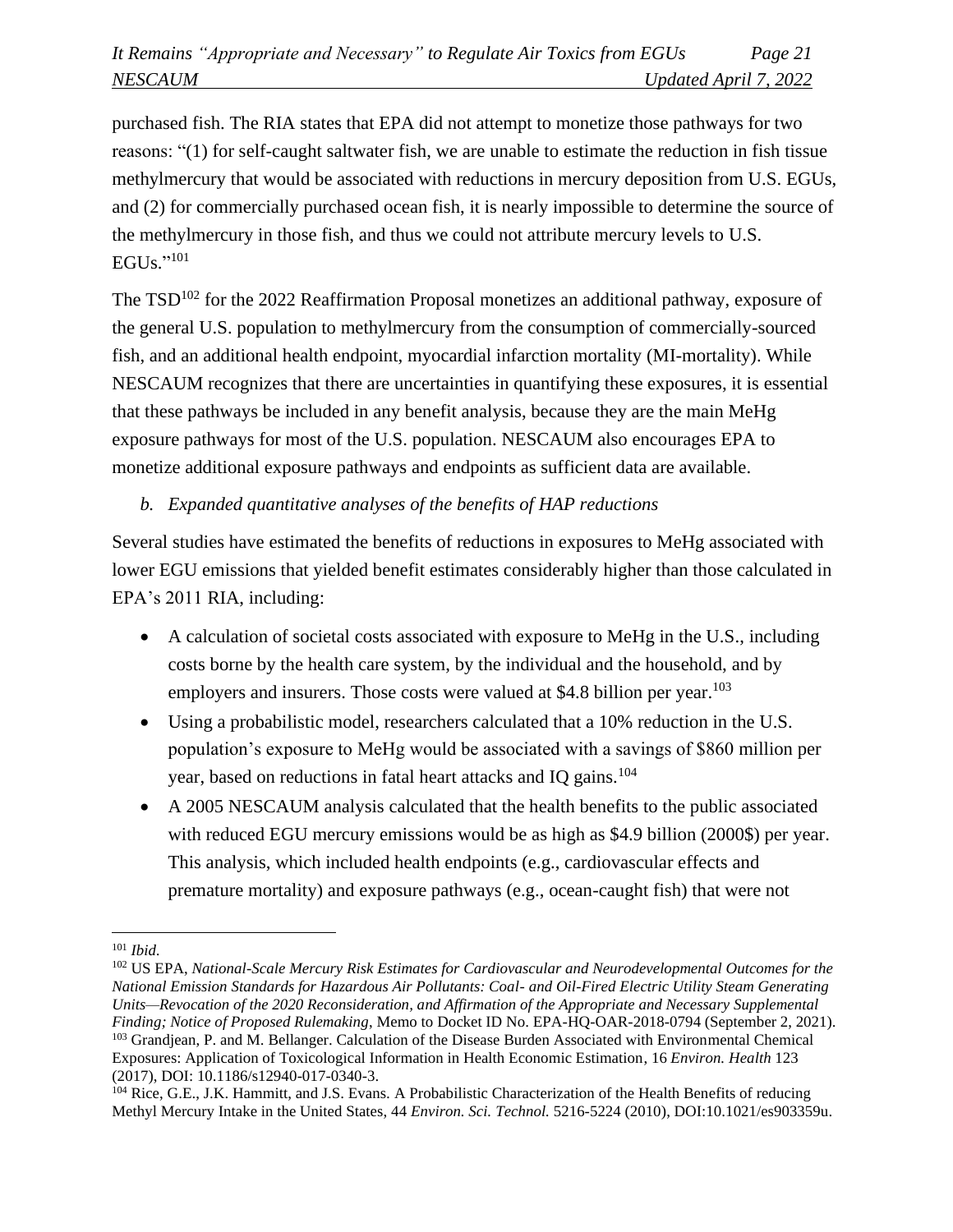included in the 2011 RIA, assumed an EGU mercury emissions cap of 26 tons per year, based on an earlier EPA proposal. Because EPA's final MATS rule resulted in a fourfold greater decrease in EGU mercury emissions below NESCAUM's assumed 26 tons per year, the full health benefits of MATS would be even larger than suggested by NESCAUM's 2005 estimates.<sup>105</sup>

# *c. Consideration of benefits of HAP reductions that cannot be monetized*

It is essential that EPA also meaningfully account for benefits associated with the MATS rule that cannot be monetized, and do so for both human health and ecological benefits. Frequently, there is more information available to monetize costs than benefits. While the regulated community has incentive and resources to estimate compliance costs (and, as noted earlier, typically overestimates costs), it has no such incentive to monetize public benefits. While government can help fill this information imbalance, it often lacks the resources to do so. Furthermore, benefits that accrue over long time periods or are widely disbursed and difficult to directly link to a unique causal factor at a specific point in time may be overly discounted or completely ignored.

The Office of Management and Budget's (OMB) guidance on best practices in conducting regulatory analyses clearly supports serious consideration of all benefits, including those that cannot be monetized. The OMB's 2003 Circular A-4 notes that "[w]hen important benefits and costs cannot be expressed in monetary units, benefit-cost analysis is less useful, and it can even be misleading, because the calculation of net benefits in such cases does not provide a full evaluation of all relevant benefits and costs.<sup>106</sup>

States that have adopted their own rules limiting mercury emissions from EGUs also identified numerous important benefits associated with their rules that they were not able to fully monetize. Delaware, for example, stated that, "while it is evident that economic benefits will accrue," it "was not able to obtain sources of information that quantify the economic impact of mercury emissions reductions on neurological effects, cardiovascular effects, genotoxic effects, immunotoxic effects, or ecological effects."<sup>107</sup> Consistent with the OMB's guidelines and states' experiences, NESCAUM believes that the presently quantifiable benefits do not capture the full

 $107$  Delaware Department of Natural Resources & Environmental Control, Division of Air & Waste Management, Air Quality Management Section, *Technical Support Document for Proposed Regulation No. 1146, Electric Generating Unit (EGU) Multi-Pollutant Regulation*, September 2006 (p. 62). Available at: [http://www.dnrec.delaware.gov/dwhs/Info/Regs/Documents/8969c5c8305d44318a38de77339cdf66multi\\_p\\_TechSp](http://www.dnrec.delaware.gov/dwhs/Info/Regs/Documents/8969c5c8305d44318a38de77339cdf66multi_p_TechSptDoc1.pdf) [tDoc1.pdf.](http://www.dnrec.delaware.gov/dwhs/Info/Regs/Documents/8969c5c8305d44318a38de77339cdf66multi_p_TechSptDoc1.pdf)

<sup>105</sup> NESCAUM, *Economic Valuation of Human Health Benefits of Controlling Mercury Emissions from U.S. Coal-Fired Power Plants,* February 2005. Available at: [http://www.nescaum.org/documents/rpt050315mercuryhealth.pdf.](http://www.nescaum.org/documents/rpt050315mercuryhealth.pdf) <sup>106</sup> Office of Management and Budget (OMB), *Circular A-4: Regulatory Analysis,* 2003, p. 10.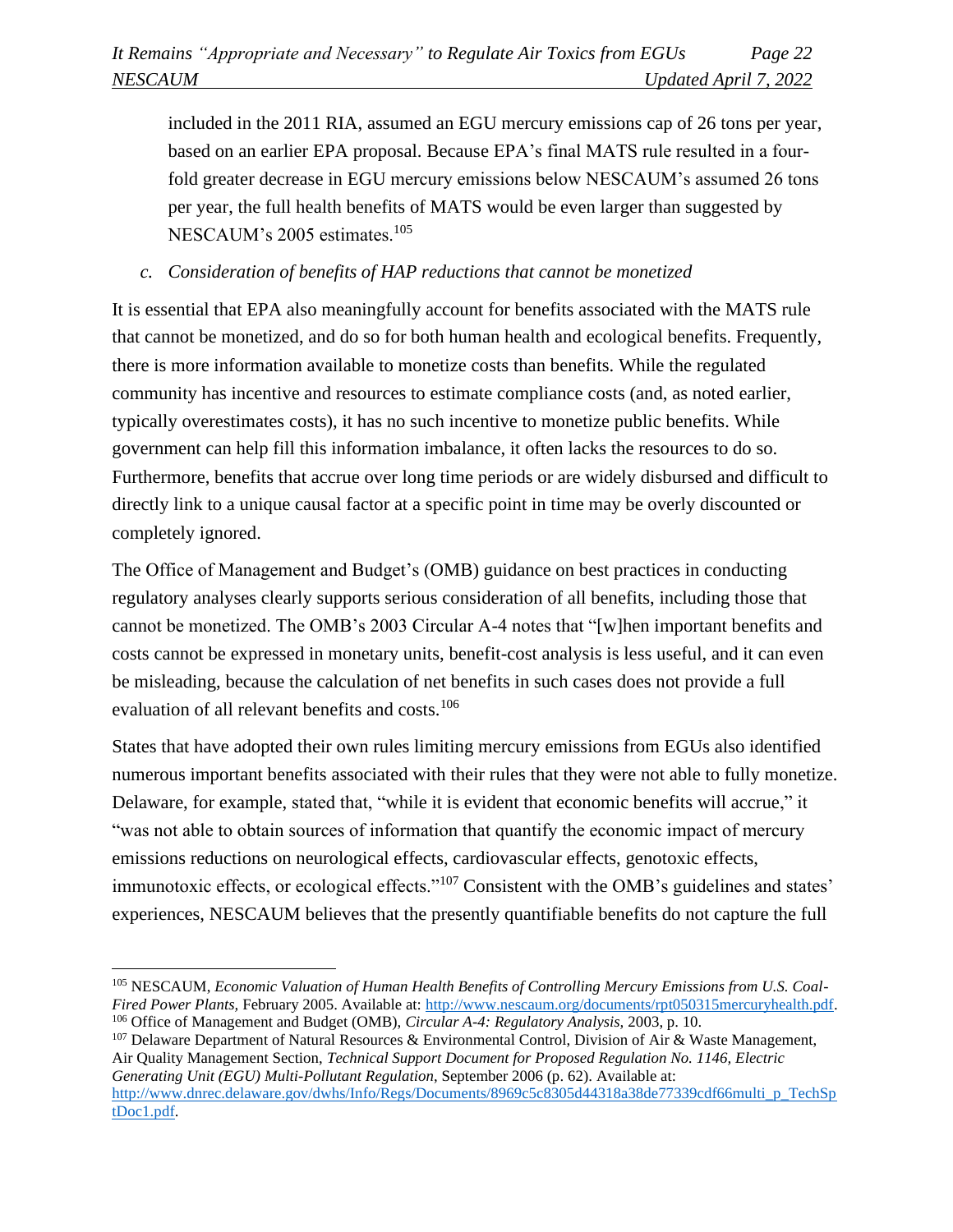value of HAPs reductions associated with the MATS rule. EPA acknowledges this discrepancy in the 2022 Reaffirmation Proposal, stating that, "(t)hese estimates are intended to illustrate the point that the HAP impacts are large and societally meaningful, but not to suggest that they are even close to the full benefits of reducing HAP. There are many other unquantified effects of reducing EGU HAP that would also have substantial value to society" [87 Fed. Reg. 7628]. Therefore, it is essential that an approach that takes into account non-monetized risk be employed in regulatory cost-benefit analyses.

# *d. Consideration of co-benefits from reduction of criteria pollutant exposures*

The EPA's 2016 Supplemental Finding included a formal cost-benefit analysis that found the monetized benefits associated with implementation of the MATS rule far outweighed the costs of compliance. In the Supplemental Finding, EPA stated that while in its preferred approach it was not relying on the rule's monetized co-benefits to reaffirm its "appropriate and necessary" finding, the results of its formal cost-benefit analysis provided further evidence in support of the basis for MATS.

In the 2019 Reconsideration Proposal, EPA proposed to reverse that finding because most of the monetized benefits calculated in the benefit-cost analysis are associated with what it views as ancillary reductions in non-HAP emissions. Specifically, most of the monetized benefits in the Supplemental Finding's formal cost-benefit analysis were associated with reductions in fine particulate matter  $(PM_{2,5})$ . Those reductions are a co-benefit of the installation of control technology that reduces emissions of PM2.5, nitrogen oxides and sulfur dioxide, as well as HAPs. Note that in addition to direct (primary) PM<sub>2.5</sub> emissions from EGUs, nitrogen oxides and sulfur dioxides emitted by EGUs react in the atmosphere to form secondary PM2.5.

The 2022 Reaffirmation Proposal again reversed EPA's position on this issue. By monetizing an additional exposure route and an additional health endpoint, as discussed above, the analysis in that finding demonstrated that HAP emission reductions alone were sufficient to justify costs. Co-benefits are also quantified, and the 2022 finding concludes that, "if we also account for the non-HAP benefits in our preferred totality-of-the-circumstances approach, such as the benefits (including reduced mortality) of coincidental reductions in PM and ozone that flow from the application of controls on HAP, the balance weighs even more heavily in favor of regulating HAP emissions from coal- and oil-fired EGUs" [87 Fed. Reg. 7636].

The EPA's minimization of the importance of co-benefits (also called ancillary benefits) in the 2019 Reconsideration Proposal contradicted guidance on this subject in OMB's Circular A-4, which states the following:

Your analysis should look beyond the direct benefits and direct costs of your rulemaking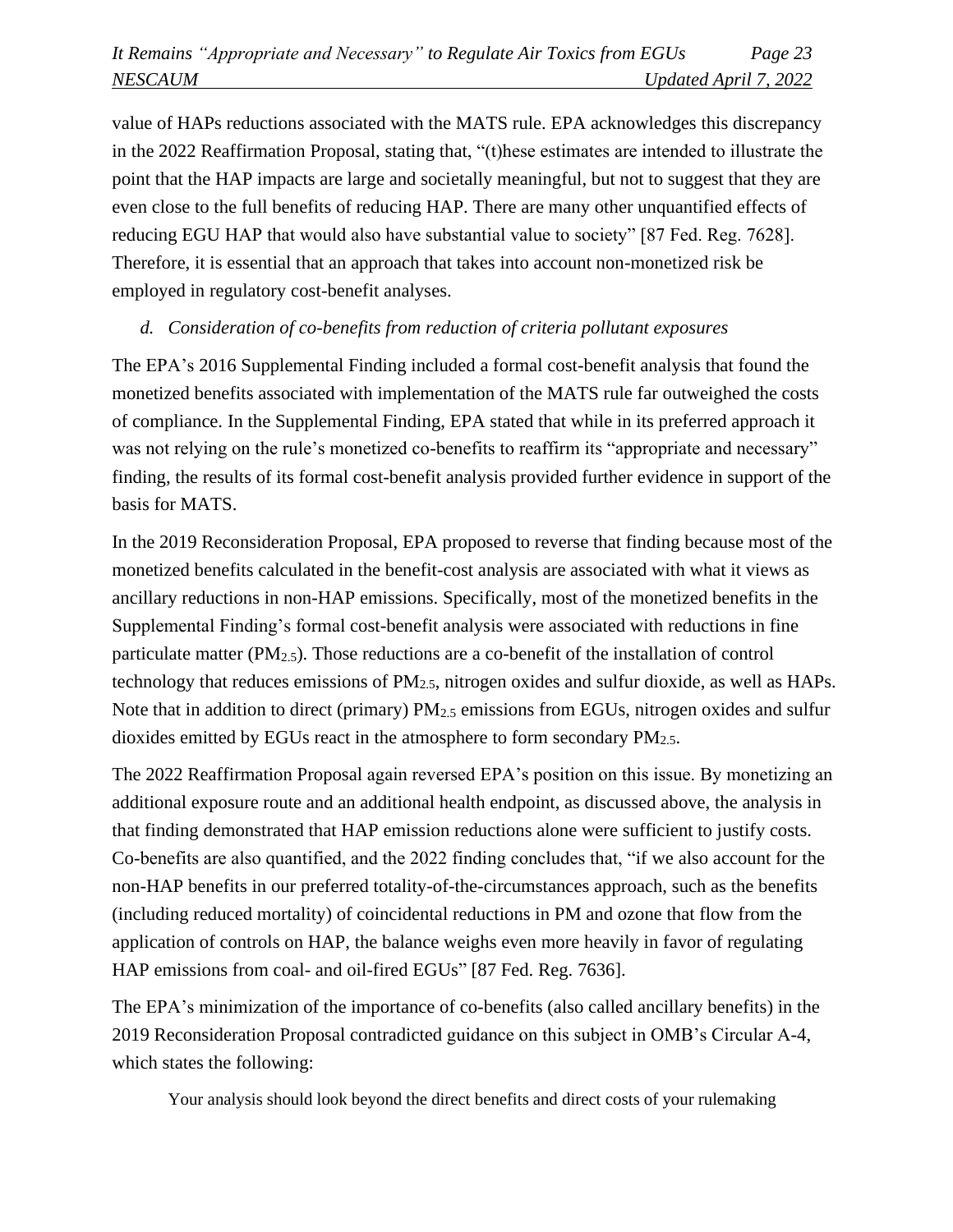and consider any important ancillary benefits and countervailing risks. An ancillary benefit is a favorable impact of the rule that is typically unrelated or secondary to the statutory purpose of the rulemaking (e.g., reduced refinery emissions due to more stringent fuel economy standards for light trucks) while a countervailing risk is an adverse economic, health, safety, or environmental consequence that occurs due to a rule and is not already accounted for in the direct cost of the rule (e.g., adverse safety impacts from more stringent fuel-economy standards for light trucks).

You should begin by considering and perhaps listing the possible ancillary benefits and countervailing risks. However, highly speculative or minor consequences may not be worth further formal analysis. Analytic priority should be given to those ancillary benefits and countervailing risks that are important enough to potentially change the rank ordering of the main alternatives in the analysis. In some cases, the mere consideration of these secondary effects may help in the generation of a superior regulatory alternative with strong ancillary benefits and fewer countervailing risks. For instance, a recent study suggested that weight-based, fuel-economy standards could achieve energy savings with fewer safety risks and employment losses than would occur under the current regulatory structure. 108

OMB reiterated its position in draft guidance issued in 2017, which stated that "[t]he consideration of co-benefits, including the co-benefits associated with reduction of particulate matter, is consistent with standard accounting practices and has long been required under OMB Circular A-4." 109

In addition, EPA uses filterable particulate matter emitted by coal- and oil-fired EGUs as a surrogate for non-mercury metal air toxics because these metals are closely associated with filterable particulates.<sup>110</sup> Therefore, controls that reduce filterable particulate matter from coaland oil-fired EGUs are responsible for achieving reductions of these non-mercury metals. As a factual matter, control of filterable particulates emitted from EGUs is integrally linked to control of most metal toxics emitted by the same facilities.

#### V. Summary

Almost 20 years after EPA first found it "appropriate and necessary" to limit mercury and other air toxics emitted by coal- and oil-fired EGUs (and reaffirmed it twice), the Agency reversed course to withdraw the finding in 2020. In doing so, EPA presented no new scientific assessment

<sup>108</sup> Office of Management and Budget (OMB), *Circular A-4: Regulatory Analysis,* 2003, p. 26.

<sup>109</sup> Office of Management and Budget (OMB), *2017 Draft Report to Congress on the Benefits and* 

*Costs of Federal Regulations and Agency Compliance with the Unfunded Mandates Reform Act*, 2017, p. 13.

<sup>110</sup> 77 Fed. Reg. 9304-9513 (February 16, 2012), at 9402.